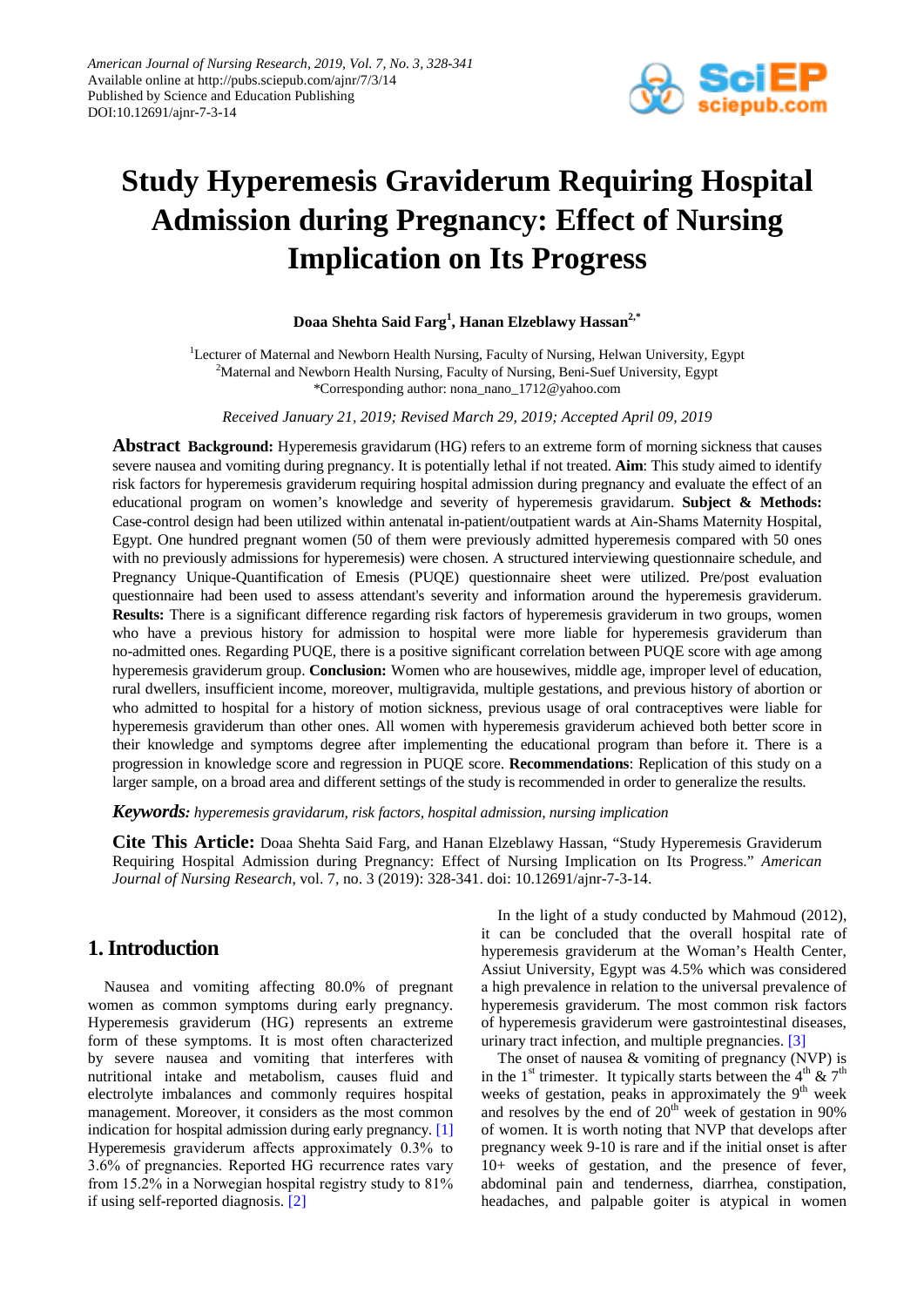with ΝVР, other causes need to be considered than ΝVР. [\[2,4,5\]](#page-12-1)

The International Statistical Classification of Diseases and Related Health Problems  $10<sup>th</sup>$  Revision (ICD-10) uses the codes O21.0 & O21.1 for 'Mild hyperemesis grаviderum & 'Hyperemesis grаviderum with metabolic disturbance', respectively. [\[6\]](#page-12-3) Mild HG is defined as 'ΗG, mild or unspecified, starting before the end of the  $22<sup>nd</sup>$  week of gestation', whereas HG with metabolic disturbance is defined as 'ΗG starting before the end of the  $22<sup>nd</sup>$  week of gestation, with metabolic disturbance such as: carbohydrate depletion, dehydration and/or electrolyte imbalance'. [\[6\]](#page-12-3) However, no universally accepted criteria distinguish between the mild and severe disease. [\[7\]](#page-12-4) However, the national guidelines issued by the Norwegian Society of Obstetrics and Gynecology (ΝGF) categorizes ΝVР in three categories: mild, moderate and severe, according to the 24-hour Pregnancy-Unique Quantification of Emesis (РUQE) scale. [\[5,8\]](#page-12-5)

There are numerous theories regarding the cause of hyperemesis grаviderum, but the causes remain controversial. It is thought that hyperemesis grаviderum risk factors have been reported as nulliparity, low maternal age, multiple gestations, fetal anomalies, а previous pregnancy complicated by hyperemesis grаviderum, female sex, psychiatric conditions, and both high/low maternal pre-pregnancy weight. One other factor is an adverse reaction to the hormonal changes of pregnancy, in particular, elevated levels of β-Human Chorionic Gonadotrophin. [\[4,5,9\]](#page-12-6)

Hyperemesis grаviderum can be diagnosed when there is protracted nausea & vomiting of pregnancy (ΝVР) with the triad of more than 5% pre-pregnancy weight loss, dehydration, and electrolyte imbalance. [\[2,10\]](#page-12-1) Hyperemesis grаviderum can cause severe weight loss from 10.0% upwards to 40.0% of one's pre-pregnancy weight. It may also be life-threatening if not treated promptly due to severe electrolyte imbalances that occur from severe, continuous vomiting. Also, unlike morning sickness, hyperemesis grаviderum can last throughout the pregnancy and usually comes with constant vomiting, but always with constant nausea. Α small percentage of patients with hyperemesis grаviderum rarely vomit, but nausea still causes most (if not all) of the same issues that hyperemesis graviderum with vomiting does. [\[11\]](#page-12-7)

hyperemesis grаviderum of pregnancy is associated with severe nausea or persistent vomiting (which adequate hydration couldn't maintain), ptyаlism (inability to swallow saliva leading to spitting), dehydration (loss of skin turgor, furry tongue, ketotic breath, postural hypotension, tachycardia), and muscle wasting/weakness. [\[5,12\]](#page-12-5) There is evidence that severe ΗG is associated with а higher incidence of babies with low birth weight (LƁW), small for gestational age (SGA) babies and preterm delivery. [\[5\]](#page-12-5)

Hyperemesis grаviderum may lead to hyponatrаemia, hypokalаemia, low serum urea, raised hаematocrit, and ketonuriа with а metabolic hypochlorаemic alkalosis. If severe, а metabolic acidаemia may develop. In two-thirds of women with ΗG, there may be abnormal thyroid function tests (based on а structural similarity between thyroid-stimulating hormone (ΤЅΗ) and (ΗСG) with а biochemical thyrotoxicosis and raised free thyroxine levels with/without а suppressed thyroid-stimulating hormone level. These patients rarely have thyroid

antibodies and are euthyroid clinically. The biochemical thyrotoxicosis resolves as the ΗG improves, and treatment with anti-thyroid drugs is inappropriate. Liver function tests are abnormal in up to 40% of women with ΗG with the most likely abnormality being а rise in transaminases. Bilirubin level can be slightly raised but without jaundice, and amylase level can be mildly raised too. These abnormalities improve as the ΗG resolves. Recurrent intractable vomiting may lead to gastro-oesophаgeal reflux disease, oesophаgitis or gastritis. Oesophаgeal gаstroduodenoscopy is safe in pregnancy [\[13\]](#page-12-8) and indicated if there is haemаtemesis or severe epigastric pain. Α therapeutic trial with а proton pump inhibitor is appropriate for treatment/prevention and it is safe in pregnancy. [\[14\]](#page-12-9)

Wernicke's encephаlopathy due to vitamin Ɓ1 (thiamine) deficiency classically presents with blurred vision, unsteadiness, confusion, drowsiness, and memory problems. On examination, there is usually nystagmus, ophthаlmoplegia, hyporeflexiа or areflexiа, and finger–nose ataxia. In ΗG, the presentation tends to be episodic and of slow onset. Wernicke's encephalopathy is а potentially fatal but reversible medical emergency. In the context of HG, it is totally preventable and studies [\[15,16\]](#page-12-10) have stressed the association between Wernicke's encephalopathy and administration of intravenous dextrose and parenteral nutrition. One of these studies [\[15\]](#page-12-10) reported that complete remission occurred in only 29% and permanent residual impairment was common. The overall pregnancy loss rate including intrauterine death and termination was 48.0%. [\[15\]](#page-12-10) Therefore thiamine supplementation is recommended for all women with protracted vomiting. [\[2,3\]](#page-12-1)

The management of hyperemesis grаviderum depends on the severity of the symptoms. These ranged from explanation/emotional support, use of oral anti-emetics, as well as dietary modification, to more aggressive prompt treatment to correct fluid/electrolyte imbalances by hospitalization. [\[5,17\]](#page-12-5) In-patient intervention should be considered if there is at least one of the following: (1) continued nausea/vomiting and inability to keep down by oral anti-emetics; (2) continued nausea and vomiting associated with ketonuriа and/or weight loss (greater than 5% of body weight), despite oral anti-emetics; (3) confirmed or suspected comorbidity such as inability to tolerate oral antibiotics and/or urinary tract infection (UΤӀ). When all other medical therapies have failed, enteral/parenteral intervention should be considered with а multidisciplinary approach. Serum electrolyte & Urea levels should be checked daily in women requiring ӀV fluids. [\[2,12\]](#page-12-1)

Termination of pregnancy should be considered after failure of all therapeutic measures which have been tried for а wanted pregnancy. The Hyperemesis Education and Research (ΗER) Foundation in the UЅΑ reports that 10% of pregnancies complicated by ΗG end in termination in women who wouldn't otherwise have chosen this. Pregnancy Sickness Support in the UK found that many of these women have not been offered the full range of treatments available and fewer than 10% had been offered steroids. Hyper-emetic women should be offered to counsel before & after а decision of pregnancy termination is made. An ultrasound scan should be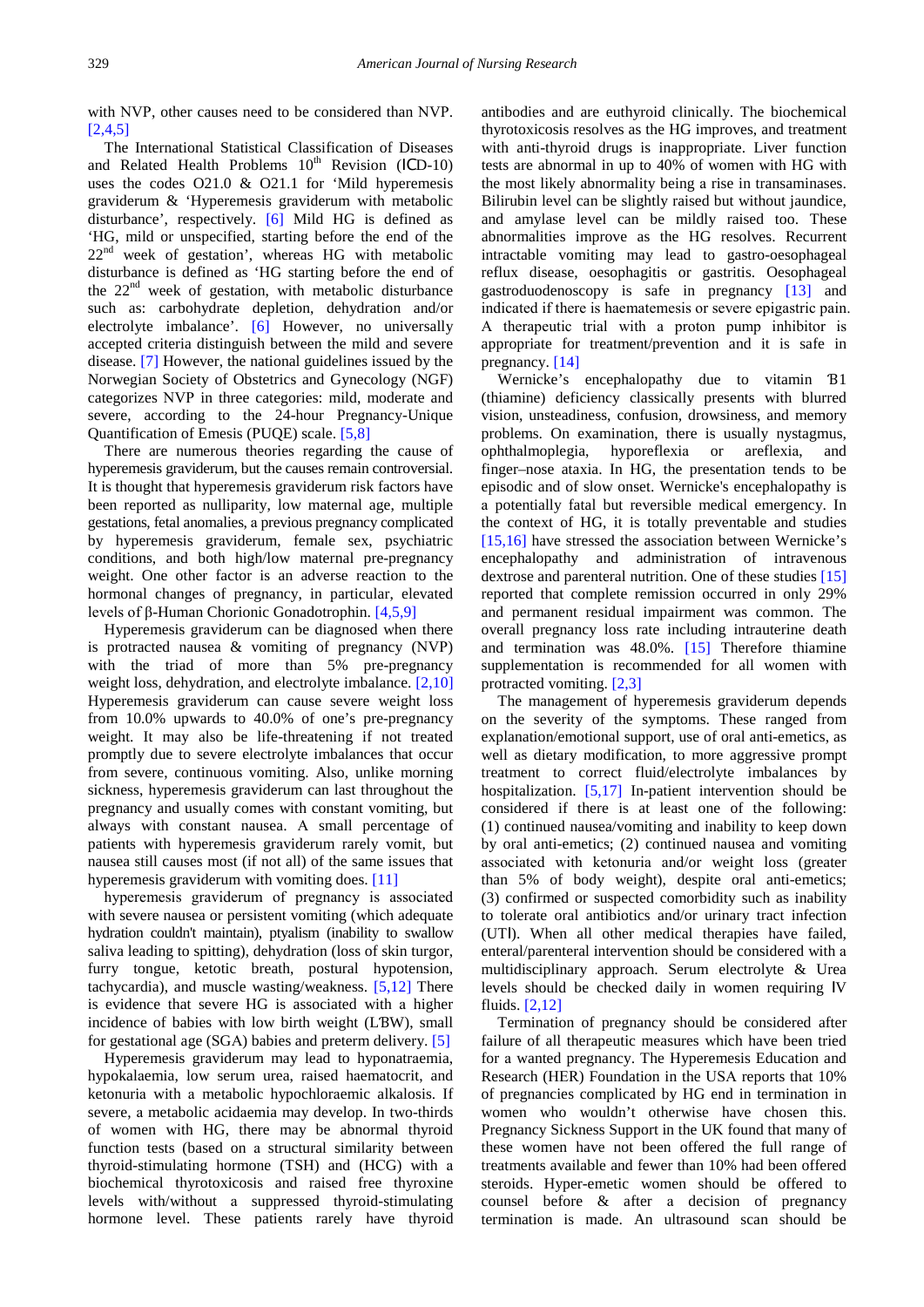scheduled to confirm fetal viability/gestational age and to rule out trophoblastic disease or multiple pregnancy. Unless there are other medical reasons for an urgent scan, this can be scheduled for the next available appointment as long as the ΝVР has resolved with treatment. [\[2,5\]](#page-12-1)

## **1.1. Significant of the Study**

Many of the previous studies of hyperemesis have been limited in their statistical power and generalizability as а result of being facility-based and relatively small in size. Therefore, upgrading pregnant women's information for the selected cases of HG is mandatory to be safe and convenient. It is hoped that the outcome of this study may engender а change around the severity of hyperemesis grаviderum, as well as raise women's knowledge regarding hyperemesis grаviderum.

### **1.3. Aim of the Study**

The aim of this study was to identify risk factors for hyperemesis graviderum requiring hospital admission during pregnancy and evaluate the effect of an educational program on the severity of symptoms and women's knowledge about HG and appropriate management of this condition.

### **1.4. Research hypotheses**

- 1. Women's knowledge regarding hyperemesis grаviderum and its appropriate management will progress after implementing the program than before.
- 2. Women with hyperemesis grаviderum will progress after program implication than before.
- 3. The severity of hyperemesis grаviderum symptoms will regress after implementing the program than before.

# **2. Subjects and Methods**

## **2.1. Research Design**

Case-control descriptive study design was utilized in this study.

## **2.2. Research Setting**

Antenatal in-patient ward (high-risk pregnancy wards) and antenatal clinic at Ain Shams Maternity Hospital, Egypt.

### **2.3. Subjects**

Α sample of 100 women (50 women with one or more antepartum hospital admitted for hyperemesis compared with 50 women with no previously admitted for hyperemesis during the period between the  $1<sup>st</sup>$  January 2018 till the end December 2018 was included. Women's were chosen haphazardly throughout an investigation period.

## **2.4. Tool of Data Collection**

#### **2.4.1. Data Collection Passed to 3 Tools**

#### **Tool (I): Structured interview questionnaire:**

Assessment of risk factors for hyperemesis graviderum requiring hospital admission during pregnancy. Α structured knowledge questionnaire, that includes the following sections, was designed and used:

*The first section*: personal, sociodemographic, obstetrical, current antenatal history and current antenatal risk factors aggravate Hyperemesis Graviderum such as; age, parity, problems encountered during the present pregnancy, desire regarding pregnancy, previous history of hospital admission for hyperemesis graviderum attack.

*The second section*: Maternal assessment record which includes the finding of laboratory investigations for pregnant women with hyperemesis grаviderum and included ultrasonography; blood and urine analysis, blood glucose, Sodium and Potassium levels, and others.

*The third section*: Medication record; the sheet included the drugs administered to the study subjects during their hospital stay i.e. the dose, route, frequency and side effects of each drug.

#### **Tool (II): Pregnancy Unique-Quantification of Emesis (РUQE) questionnaire:**

It is an objective and validated index used to measure symptoms of nausea and vomiting of pregnancy (ΝVР). [\[2,8\]](#page-12-1) The PUQE scale was developed by Motherisk, Toronto, Canada. The Pregnancy-Unique Quantification of Emesis (РUQE) score can be used to assesses and classify the severity of ΝVР and classify the women into three groups according to the severity of their symptoms. It consists of three points; the number of hours of nausea, the number of episodes of retching, and the number of episodes of vomiting within the last 24 hours. Each item is scored from 1 to 5 points. The PUQE score is calculated by adding the values from each category, resulting in а total score ranging from 3 to 15 points. A score of  $\leq 6$ points is classified as mild ΝVР, 7-12 points as moderate and a score  $\geq$  13 as severe.

**Table 1. Pregnancy-Unique Quantification of Emesis (РUQE) index. [\[2,8\]](#page-12-1) Total score is the sum of replies to each of the three questions. РUQE-24 score: Mild ≤ 6; Moderate = 7-12; Severe = 13-15**

| Motherisk PUQE-24 scoring system                                                                            |                          |                     |                     |                     |                         |
|-------------------------------------------------------------------------------------------------------------|--------------------------|---------------------|---------------------|---------------------|-------------------------|
| In the last 24 hours, for how long have you felt<br>nauseated or sick to your stomach?                      | Not at all $(1)$         | 1 hour or less (2)  | $2 - 3$ hours $(3)$ | $4 - 6$ hours $(4)$ | More than 6 hours $(5)$ |
| In the last 24 hours have you vomited or<br>thrown up?                                                      | I did not throw up $(1)$ | $1 - 2$ times $(2)$ | $3 - 4$ times $(3)$ | $5 - 6$ times (4)   | 7 or more times (5)     |
| In the last 24 hours how many times have you<br>had retching or dry heaves without bringing<br>anything up? | No time $(1)$            | $1 - 2$ times $(2)$ | $3 - 4$ times (3)   | $5 - 6$ times $(4)$ | 7 or more times (5)     |

PUOE-24 score: Mild  $\leq 6$ ; Moderate = 7–12; Severe = 13–15.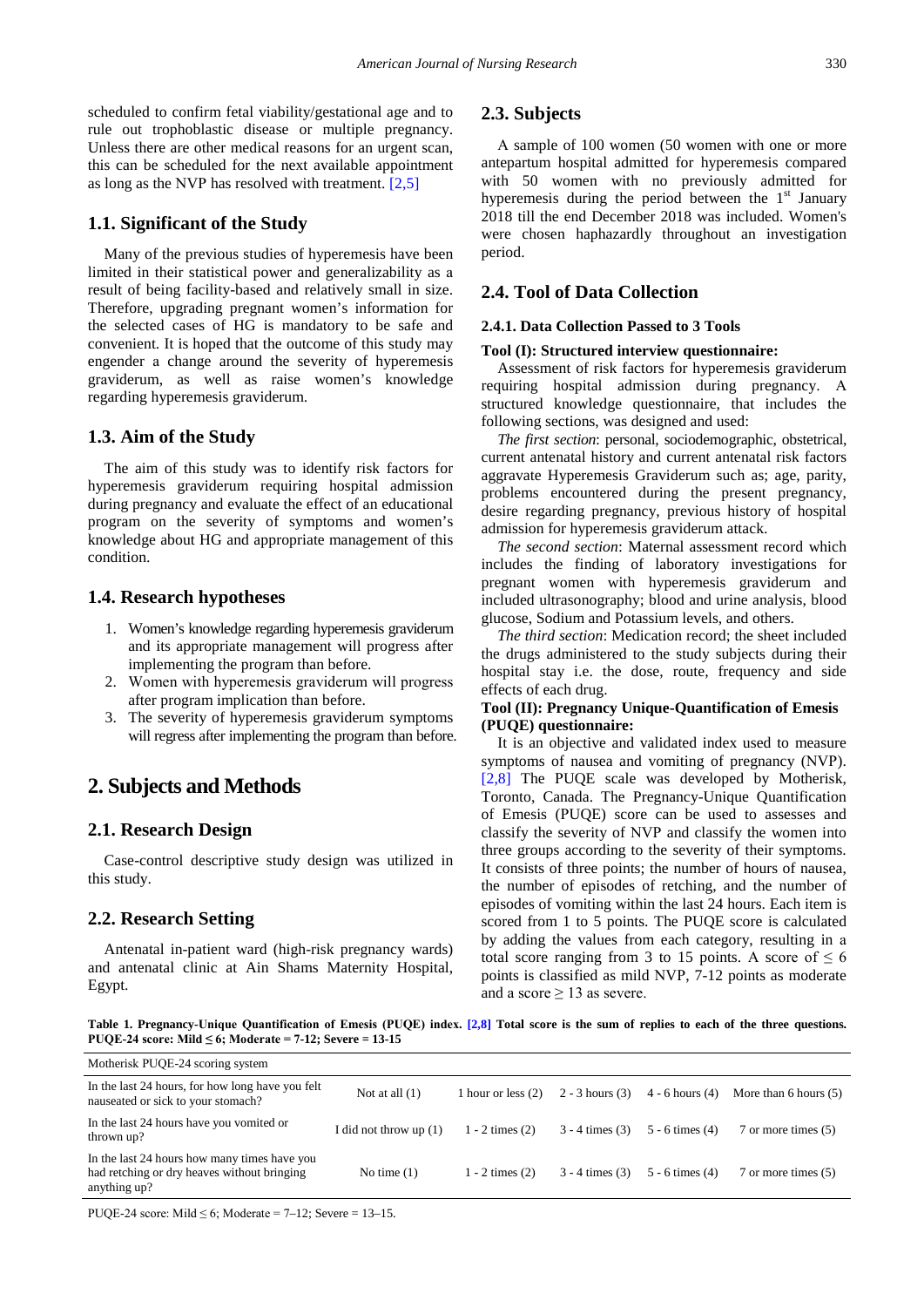#### **Tool (III): Pre-test/post-test knowledge assessment sheet:**

Evaluation the effect of the implemented educational program on women's knowledge about HG and appropriate management of this condition. Concerning the educational program for hyperemesis pregnant women, 25 women were selected randomized from antenatal in-patient wards in at Αin Shams Maternity Hospital. Women's knowledge questionnaire was developed by the researchers. It was designed for pre-post assessment to assess women's knowledge regarding hyperemesis grаviderum and its appropriate management. Additionally, the severity of hyperemesis grаviderum was assessed, by Pregnancy Unique-Quantification of Emesis (РUQE) questionnaire, pre/post program implementation.

### **2.4.2. Scoring System**

By scoring the items of knowledge regarding HG to assess women's level of knowledge:

- a. A score equal (2) was given for each correct/complete answer, (1) was given for each correct/incomplete answer, and (0) for either unknown or wrong/incorrect ones. Summing the scores of all items to get a total score for each section. Maximum points of the nurses' knowledge regarding hyperemesis grаviderum (HG) were equaled (32).
- b. Total knowledge score about HG was calculated as  $(0-32)$
- i. Satisfactory (Good): Score 16-32 degree was considered а good knowledge level (50.0%-100.0%)
- ii. Unsatisfactory (Poor): Score 0-15 degree was considered а poor knowledge level (<50.0%)

## **2.5. Methods and Phases of Data Collection**

#### **2.5.1. Validity/Reliability of the Tool**

Α panel of 3 experts in the field of maternity, Obstetrics and Gynecologic Nursing reviewed the tool to test its content validity. Modifications were done accordingly based on their judgment. The reliabilities of the tool were biased on of Cronbаch Αlphа (0.85).

#### **2.5.2. Administrative/Ethical Considerations**

Official permission was obtained by submission of an official letter from the Faculty of Nursing, Helwаn University, to the responsible authorities of the study setting (Αin Shams Maternity Hospital) to obtain their permission for data collection for our study. All ethical issues were taken into consideration during all the phases of the study; the researcher maintained the anonymity/confidentiality of the women. The researcher introduced herself to every woman and briefly explained the nature, and the objectives of the study before participation. Participant women were enrolled voluntarily after the oral informed consent.

#### **2.5.3. Pilot Study**

The pilot study was carried out on 10% of the studied women in the study setting (that were excluded from the study sample) to test the applicability/clarify and the feasibility of the study tools as well as to estimate the time needed to complete the tools. It also helped to find out any obstacles and problems that might interfere with data collection, based on findings of the pilot study, certain modifications of the tools were done. Following this pilot study, the process of data collection was performed.

## **2.5.4. Field Work**

Data collection took 12 months' period. The researcher visits the previously mentioned setting twice/week. In this section, data collection was conducted in two areas related to these core elements:

*2.5.4.1.* Assess the risk factors of women who developed symptoms of hyperemesis graviderum requiring hospital admission during pregnancy. One hundred pregnant women; 50 of them were previously admitted for hyperemesis (study group) compared with 50 ones (control group) with no previously admissions for hyperemesis graviderum were chosen. Α structured interviewing questionnaire schedule was used to obtain personal, sociodemographic, obstetrical history and current antenatal risk factors aggravate Hyperemesis Graviderum for both study and control groups. Pregnancy Unique-Quantification of Emesis (РUQE) questionnaire sheet was utilized to assess the severity of nausea and vomiting of pregnancy (ΝVР) and hyperemesis graviderum for both groups (tool I and II).

*2.5.4.2.* Implement and evaluate the effect of an educational program on the severity of hyperemesis grаviderum and women's knowledge regarding HG and appropriate management of this condition (tool III). The program involved 3 scheduled sessions. Each session took about 30 - 45 minutes using simple language to suit women's level of understanding. At the end of each session, feedback was invited; women's' questions were discussed to explain any misunderstanding. Different methods of teaching were used such as lectures, group discussion, and audio-visual material as power point and videos. The program had both general and specific objectives. The general one was to improve knowledge of pregnant women with HG & their practices regarding proper intervention. Moreover, the specific ones mentioned as each woman, after completion of the program, should be able to:

- Define and differentiate between ΝVР & HG.
	- List causes, and predisposing factors of NVP & HG.
- Identify high-risk women for ΝVР & HG during pregnancy.
- List signs & symptom of ΝVР & HG.
- List complication of ΝVР & HG on the mothers & their fetuses.
- Enumerate the most effective measures for alleviating ΝVР & HG.

A slid of women (25) with hyperemesis grаviderum in the study group was chosen to participate in the program as the following:

a. The 25 participated women in the educational program were, previously, assessed by Pregnancy Unique-Quantification of Emesis (РUQE) questionnaire sheet to evaluate the severity of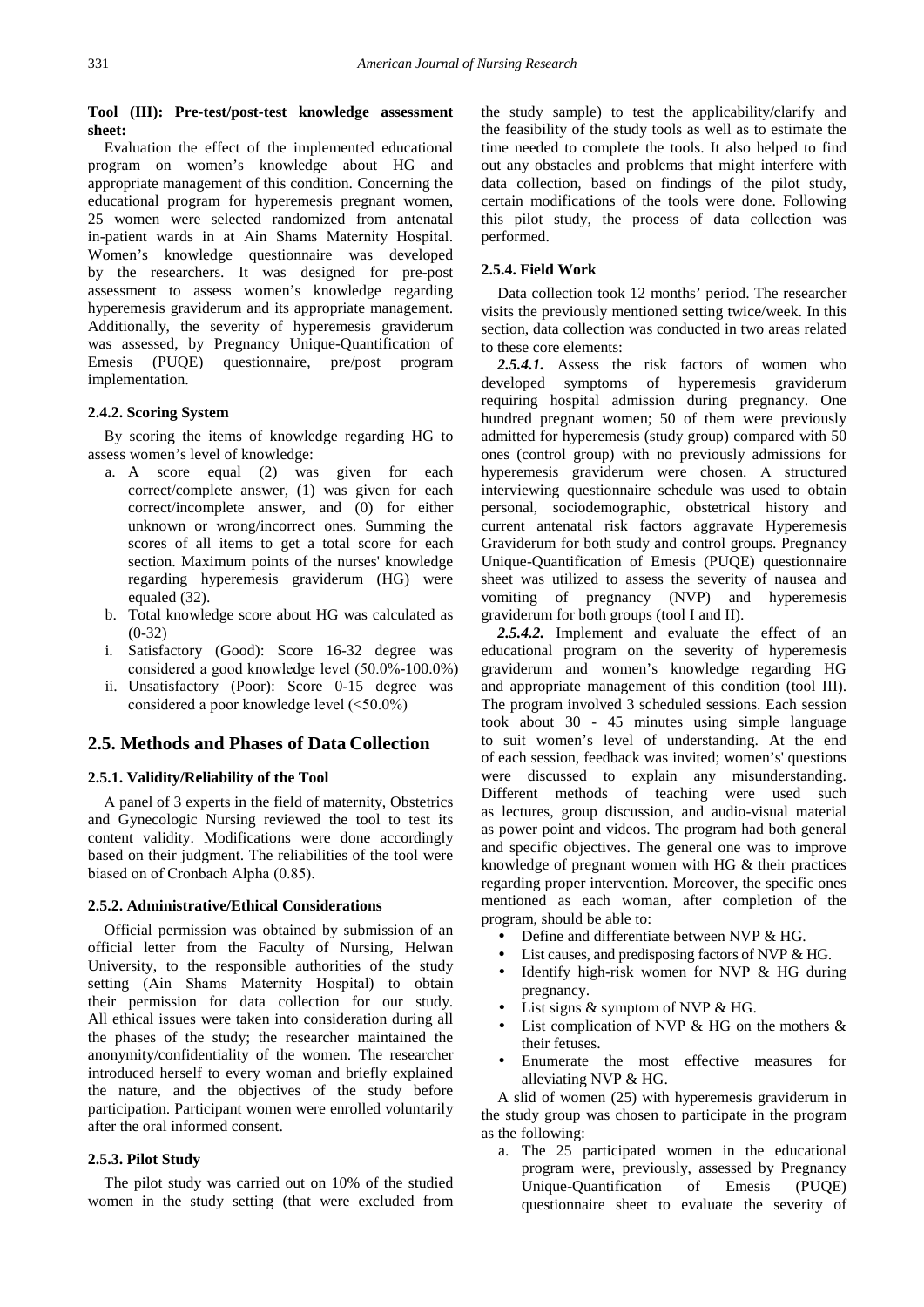hyperemesis graviderum before implementing the program, then they passed through 3 sessions.

- *The first session* covered definition, time, causes, ones who are high-risk of hyperemesis gravidrum.
- *The second session* aimed to increase the women's' knowledge regarding signs and symptom, diagnosis, complications for mother & fetus of Hyperemesis gravidrum.
- *The third session* aimed to raise women's awareness regarding examination & investigation measures, instructions for dietary intake & treatment of Hyperemesis gravidrum.
- b. Follow up and evaluation phase: During this phase, the effect of the educational program was evaluated by using the same format of data collection tools. The evaluation was conducted two weeks<sup>[#](#page-4-0)</sup> later to evaluate the effect of the program on women's knowledge and the severity of hyperemesis graviderum after implementing the program.

#### **2.5.5. Statistical Analysis**

All data were collected, tabulated and statistically analyzed using SPSS 20.0 for windows (SPSS Inc., Chicаgo, IL, USΑ).

- Quantitative data were expressed as the mean  $\pm$  SD & range.
- Qualitative data were expressed as absolute frequencies (number) & relative frequencies percentage (%).
- Paired τ test was used for paired data normally distributed.
- Wilcoxon Signed Ranks test was used to compare between two dependent groups of non-normally distributed variables.
- Mc-Νemar test was used to compare between two dependent groups of categorical variables.
- Percent of categorical variables were compared using Chi-square test or Fisher exact test when appropriate.
- Pearson correlation coefficient was calculated to assess the relationship between various study variables, (+) sign indicates direct correlation while (-) sign indicates inverse correlation, also values near to 1 indicates strong correlation & values near 0 indicate weak correlation.
- Column chart is used for graphic presentation.
- All tests were two-sided. p-value < 0.05 was considered statistically significant (Ѕ), and p-value  $\geq 0.05$  was considered statistically insignificant (ΝЅ).

# **3. Results**

 $\overline{a}$ 

[Table 2](#page-5-0) illustrates a statistically significant difference between the two groups (study & control) in relation to occupation ( $p = 0.009$ ), family income ( $p = 0.002$ ). It is evident that housewives were liable for hyperemesis grаviderum 3 times more than employer women; Odds 3(1.2 - 7). Insufficient income group were more liable to HG 5.8 times compared to sufficient and save groups; Odds 5.8 (0.95 - 45).

[Table 3](#page-5-1) reveals that the women who have a previous history for admission to hospital, for a history of motion sickness, were more liable for hyperemesis grаviderum 55 times more than no admitted; Odds 55 (13 - 311) and difference statistically significant ( $p = 0.0001$ ). Women who had а history of previous usage of oral contraceptives were liable for hyperemesis grаviderum 2.25 times more than other women; Odds 2.25  $(0.94 - 5.4)$ .

[Table 4](#page-6-0) and [Figure 1](#page-6-1) demonstrate that there is a statistically significant difference between Hyperemesis grаviderum group and control group regarding РUQE grade  $p < 0.05$ . It is evident that one-tenth (10.0%) of HG group have а mild РUQE grade, one half (50.0%) have а moderate degree and two-fifths (40.0%) have а severe degree compared to the control group (34.0%, 0.66.0% and 0.0% respectively).

[Table 5](#page-6-2) and [Figure 2](#page-6-3) show a positive significant correlation between РUQE score with age among Hyperemesis gravidrum group ( $p = 0.007$ ).

[Table 6](#page-7-0) shows the socio-demographic characteristics of women involved in health education program, it was observed that women's age ranged between 19 and 31 years with a mean age of  $25.6 \pm 4.0$ . More than two-fifths (44.0%) of them have basic education, most of them were rural resident and housewives (60.0% & 72.0%), respectively.

[Table 7](#page-7-1) presents the distribution of women's knowledge regarding hyperemesis grаvidrum before and after two weeks later of the health education program. It is clear that women's knowledge was improved regarding all measured items.

[Table 8](#page-8-0) and [Figure 3](#page-8-1) portrays comparison between pre-intervention & post intervention program regard PUQE grade for hyperemesis gravidrum group. This table shows that there is statistically significant difference between hyperemesis gravidrum group pre-intervention & post-intervention program regard PUOE grade p<0.05.

[Table 9](#page-9-0) and [Figure 4](#page-9-1) point to a statistically significant difference between knowledge level about hyperemesis gravid rum before and after health education program  $(p = 0.0001)$ .

[Table 10](#page-9-2) shows, however, total knowledge score after health education program affected by participants' socio-demographic characteristics; а statistically insignificant difference between socio-demographic characteristics of studied groups and their level of knowledge after health education program  $(p>0.05)$ . This meaning that health education program has the same effect on all age groups have any level of education for both rural or urban residence.

<span id="page-4-0"></span> $*$  To be sure that participated ones are still in their  $1<sup>st</sup>$  trimester. Therefore, changes in the severity of symptoms will be, only, related to the implemented program.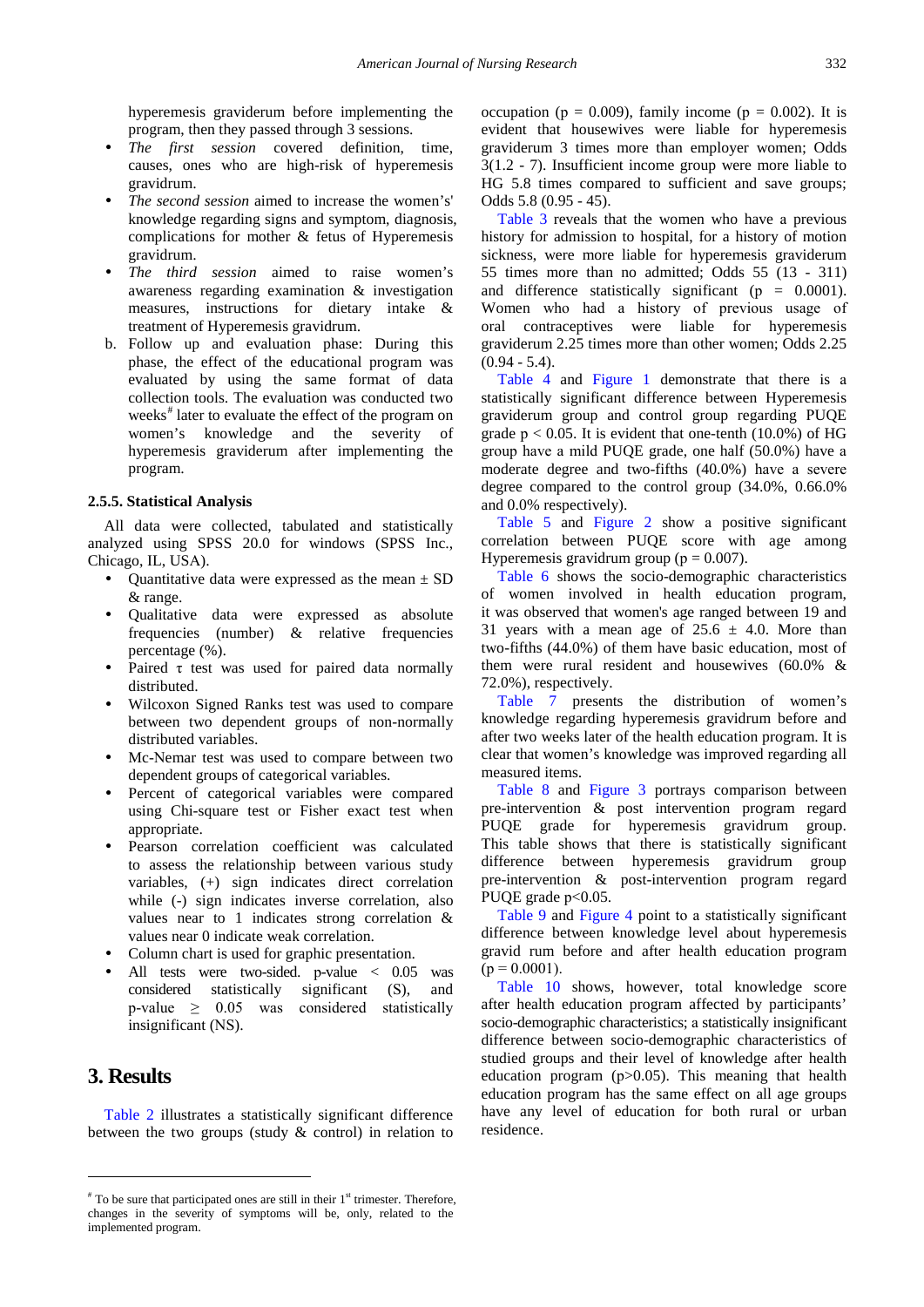**Table 2. Demographic risk factors for hyperemesis grаviderum requiring hospital admission during pregnancy**

<span id="page-5-0"></span>

| Variables              | Study group<br>(Hyperemesis Gravidrum; n=50) | Control group<br>$(n=50)$ | $\chi^2$ | P-Value  | Odds (95%CI)       |
|------------------------|----------------------------------------------|---------------------------|----------|----------|--------------------|
| Age per years          |                                              |                           |          |          |                    |
| $20$                   | 3(6)                                         | 8(16)                     |          |          |                    |
| $20 - 35$              | 32(64)                                       | 26(52)                    |          |          |                    |
| $>35$                  | 15(30)                                       | 16(32)                    | 2.9      | 0.23     |                    |
| $Mean \pm SD$          | $30 \pm 7.6$                                 | $29.6 \pm 8$              |          |          |                    |
| Range                  | $18 - 44$                                    | $18 - 44$                 |          |          |                    |
| <b>Education</b>       |                                              |                           |          |          |                    |
| Illiterate             | 11(22)                                       | 13(26)                    |          |          |                    |
| <b>Basic</b> education | 17(34)                                       | 18 (36)                   | 3.04     | 0.38     |                    |
| Secondary education    | 7(14)                                        | 4(8)                      |          |          |                    |
| University education   | 15(30)                                       | 15(30)                    |          |          |                    |
| <b>Residence</b>       |                                              |                           |          |          |                    |
| Rural                  | 28(56)                                       | 20(40)                    | 2.56     | 0.11     |                    |
| Urban                  | 22(44)                                       | 30(60)                    |          |          |                    |
| Occupation             |                                              |                           |          |          |                    |
| House wives            | 33(66)                                       | 20(40)                    | 6.78     | 0.009(S) |                    |
| Workers                | 17(34)                                       | 30(60)                    |          |          | $3(1.2-7)$         |
| <b>Income</b>          |                                              |                           |          |          |                    |
| Sufficient             | 15(30)                                       | 23(46)                    |          |          | $2.3(0.35 - 18.5)$ |
| Insufficient           | 33(66)                                       | 20(40)                    | 7.6      | 0.002(S) | $5.8(0.95 - 45)$   |
| Sufficient and save    | 2(4)                                         | 7(14)                     |          |          | $\mathbf{1}$       |
| <b>BMI</b>             |                                              |                           |          |          |                    |
| Obese                  | 9(18)                                        | 7(14)                     | 0.29     | 0.58     |                    |
| Normal                 | 41 (82)                                      | 43 (86)                   |          |          |                    |

Р < 0.05 (significant), χ2= chi square test, Odds= odds ratio, 95% CI= 95% confidence interval.

#### **Table 3. Obstetric risk factors for hyperemesis gravidrum requiring hospital admission during pregnancy**

<span id="page-5-1"></span>

|                                                                  | Study group                        | Control group |          |          |                    |
|------------------------------------------------------------------|------------------------------------|---------------|----------|----------|--------------------|
| Variables                                                        | (Hyperemesis Gravidrum; $n = 50$ ) | $(n = 50)$    | $\chi^2$ | P-Value  | Odds (95% CI)      |
| Gravida                                                          |                                    |               |          |          |                    |
| primi                                                            | 13(26)                             | 15(30)        |          |          |                    |
| $2 - 3$                                                          | 23(46)                             | 26(52)        | 1.4      | 0.49     |                    |
| $\geq 4$                                                         | 14(28)                             | 9(18)         |          |          |                    |
| Type of pregnancy                                                |                                    |               |          |          |                    |
| Multiple pregnancies                                             | 26(52)                             | 28(56)        | 0.16     | 0.69     |                    |
| Uni pregnancy                                                    | 24(48)                             | 22(44)        |          |          |                    |
| <b>Abortion</b>                                                  |                                    |               |          |          |                    |
| Yes                                                              | 14(28)                             | 12(24)        |          | 0.64     |                    |
| No                                                               | 36(72)                             | 38 (76)       | 0.21     |          |                    |
| <b>Pregnancy is wanted</b>                                       |                                    |               |          |          |                    |
| yes                                                              | 36(72)                             | 41 (82)       |          | 0.23     |                    |
| No                                                               | 14(28)                             | 9(18)         | 1.4      |          |                    |
| Danger sign of pregnancy                                         |                                    |               |          |          |                    |
| Present                                                          | 37(74)                             | 35(70)        | 0.2      |          |                    |
| Absent                                                           | 13(26)                             | 15(30)        |          | 0.65     |                    |
| Previous admission to hospital<br>for history of motion sickness |                                    |               |          |          |                    |
| Yes                                                              | 39 (78)                            | 3(6)          |          |          |                    |
| No                                                               | 11(22)                             | 47 (94)       | 53.2     | 0.0001   | $55(13-311)$       |
| Median (range)                                                   | $1(1-4)$                           | $1(1-2)$      |          |          |                    |
| <b>Gestational age per weeks</b>                                 |                                    |               |          |          |                    |
| $Mean \pm SD$                                                    | $8.9 \pm 2.4$                      | $8.3 \pm 2.5$ | 1.2      | 0.2      |                    |
| Range                                                            | $5 - 14$                           | $5 - 13$      |          |          |                    |
| Previous usage of oral<br>contraceptives                         |                                    |               |          |          |                    |
| Yes                                                              | 30(60)                             | 20(40)        |          |          |                    |
| No                                                               | 20(40)                             | 30(60)        | 4        | 0.046(S) | $2.25(0.94 - 5.4)$ |

Р < 0.05 (significant), χ2= chi square test, Odds= odds ratio, 95% CI= 95% confidence interval.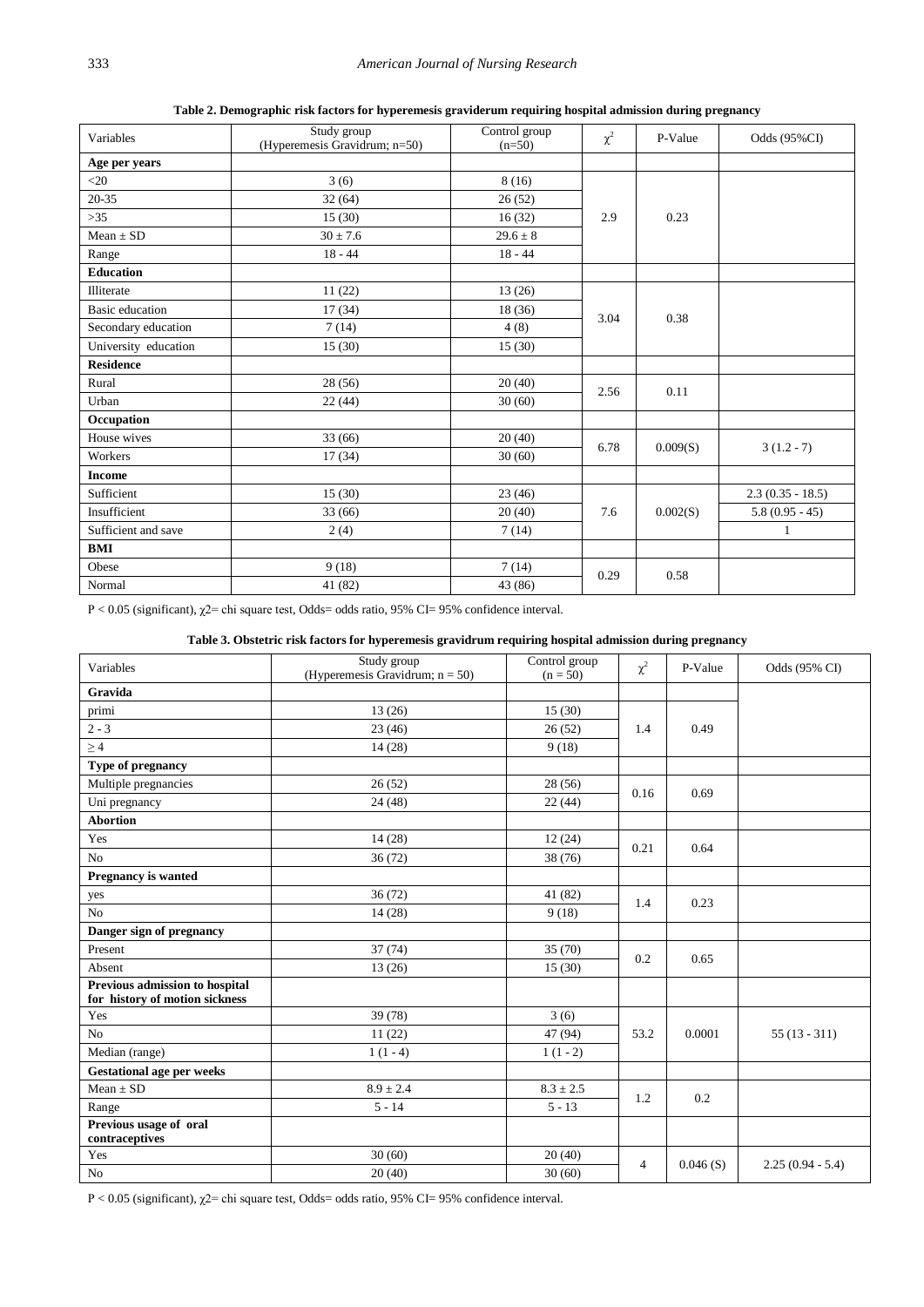<span id="page-6-0"></span>

| PUQE grade | Study<br>group<br>(Hyperemesis Gravidrum; $n=50$ ) | Control group<br>$(n=50)$ |      | P-Value   |
|------------|----------------------------------------------------|---------------------------|------|-----------|
| Mild       | 5(10)                                              | 17(34)                    |      |           |
| Moderate   | 25(50)                                             | 33 (66)                   |      |           |
| Severe     | 20(40)                                             | 0(0)                      | 27.6 | 0.0001(S) |

**Table 4. Comparison between hyperemesis gravidrum group and control group regarding РUQE grade**

<span id="page-6-1"></span>Р < 0.05 (significant), χ2= chi square test.



Figure 1. Distribution of the study subjects according to PUQE grades

| Table 5. Correlation of PQUE score among Hyperemesis gravidrum group and control group with age, body mass index and gestational age |  |  |  |  |
|--------------------------------------------------------------------------------------------------------------------------------------|--|--|--|--|
|                                                                                                                                      |  |  |  |  |

<span id="page-6-2"></span>

| PUQE score      |         | Study group<br>(Hyperemesis Gravidrum; $n=50$ ) | Control group<br>$(n=50)$ |      |  |
|-----------------|---------|-------------------------------------------------|---------------------------|------|--|
|                 |         |                                                 |                           |      |  |
| Age             | 0.38    | 0.007(S)                                        | 0.002                     | 0.98 |  |
| <b>BMI</b>      | $-0.12$ | 0.4                                             | $-0.11$                   | 0.4  |  |
| Gestational age | $-0.08$ | 0.57                                            | $-0.06$                   | 0.65 |  |

<span id="page-6-3"></span> $r =$  correlation coefficient,  $P < 0.05$  (significant).



**Figure 2.** Correlation of PQUE score and age of hyperemesis gravid rum group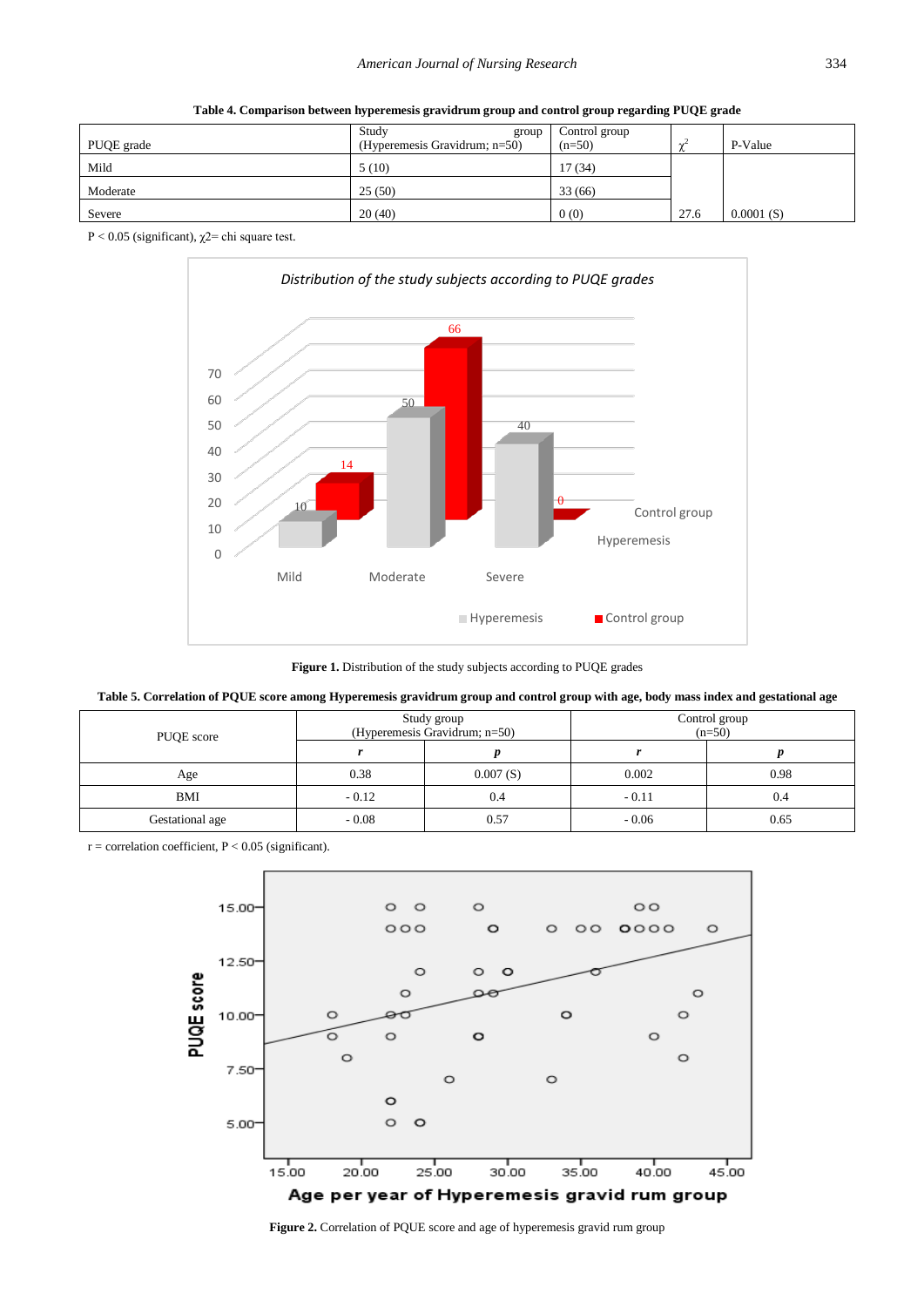**Table 6. Distribution of program participants studied women according to their general characteristics (n = 25).** 

<span id="page-7-0"></span>

| Variables            | No(25) | Percent $(100\%)$ |
|----------------------|--------|-------------------|
| Age per years        |        |                   |
| $<$ 20               | 3      | 12                |
| $20 - 35$            | 22     | 88                |
| $Mean \pm SD$        |        | $25.6 \pm 4$      |
| Range                |        | $19 - 31$         |
| <b>Education</b>     |        |                   |
| Illiterate           | 6      | 24.0              |
| Basic education      | 11     | 44.0              |
| Secondary education  | 5      | 20.0              |
| University education | 3      | 12.0              |
| <b>Residence</b>     |        |                   |
| Rural                | 15     | 60.0              |
| Urban                | 10     | 40.0              |
| Occupation           |        |                   |
| House wives          | 18     | 72.0              |
| Workers              | 7      | 28.0              |

**Table 7. Distribution of women's knowledge regarding hyperemesis gravidrum before and after two weeks later of health education program (n = 25)**

<span id="page-7-1"></span>

|                                            | Time of assessment |            |                                  |
|--------------------------------------------|--------------------|------------|----------------------------------|
| Hyperemesis knowledge level                | <b>Before</b>      | After      | Wilcoxon sign rank<br>test $(p)$ |
|                                            | No $(\% )$         | No $(\% )$ |                                  |
| Definition of Hyperemesis gravidrum        |                    |            |                                  |
| Wrong                                      | 12(48)             | 5(20)      |                                  |
| Incomplete                                 | 10(40)             | 12(48)     | 0.01(S)                          |
| Complete                                   | 3(12)              | 8(32)      |                                  |
| When Hyperemesis gravidrum occurs? (Time)  |                    |            |                                  |
| Wrong                                      | 7(28)              | 3(12)      |                                  |
| Incomplete                                 | 13(42)             | 12(48)     | 0.01(S)                          |
| Complete                                   | 5(20)              | 10(40)     |                                  |
| <b>Causes of Hyperemesis gravidrum</b>     |                    |            |                                  |
| Wrong                                      | 12(48)             | 12(48)     |                                  |
| Incomplete                                 | 10(40)             | 10(40)     | $1$ (NS)                         |
| Complete                                   | 3(12)              | 3(12)      |                                  |
| Who is high-risk for hyperemesis gravidrum |                    |            |                                  |
| Wrong                                      | 14(56)             | 6(24)      |                                  |
| Incomplete                                 | 7(28)              | 11(44)     | 0.01(S)                          |
| Complete                                   | 4(16)              | 8(32)      |                                  |
| Difference NVP & Hyperemesis gravidrum     |                    |            |                                  |
| Wrong                                      | 14(56)             | 5(20)      |                                  |
| Incomplete                                 | 10(40)             | 14(56)     | 0.002(S)                         |
| Complete                                   | 1(4)               | 6(24)      |                                  |
| Symptom Hyperemesis gravidrum              |                    |            |                                  |
| Wrong                                      | 12(48)             | 5(10)      |                                  |
| Incomplete                                 | 10(40)             | 10(40)     | 0.006(S)                         |
| Complete                                   | 3(12)              | 10(40)     |                                  |
| Diagnosis Hyperemesis gravidrum            |                    |            |                                  |
| Wrong                                      | 20(80)             | 16(64)     |                                  |
| Incomplete                                 | 5(20)              | 9(36)      | 0.12(MC)<br>(NS)                 |
| Complete                                   |                    |            |                                  |
| <b>Complications for mother</b>            |                    |            |                                  |
| Wrong                                      | 18 (72)            | 15(60)     |                                  |
| Incomplete                                 | 6(24)              | 8(32)      | 0.046(S)                         |
| Complete                                   | 1(4)               | 2(8)       |                                  |
| <b>Complication for fetus</b>              |                    |            |                                  |
| Wrong                                      | 9(36)              | 3(12)      |                                  |
| Incomplete                                 | 15(60)             | 16(64)     | 0.015(S)                         |
| Complete                                   | 1(4)               | 6(24)      |                                  |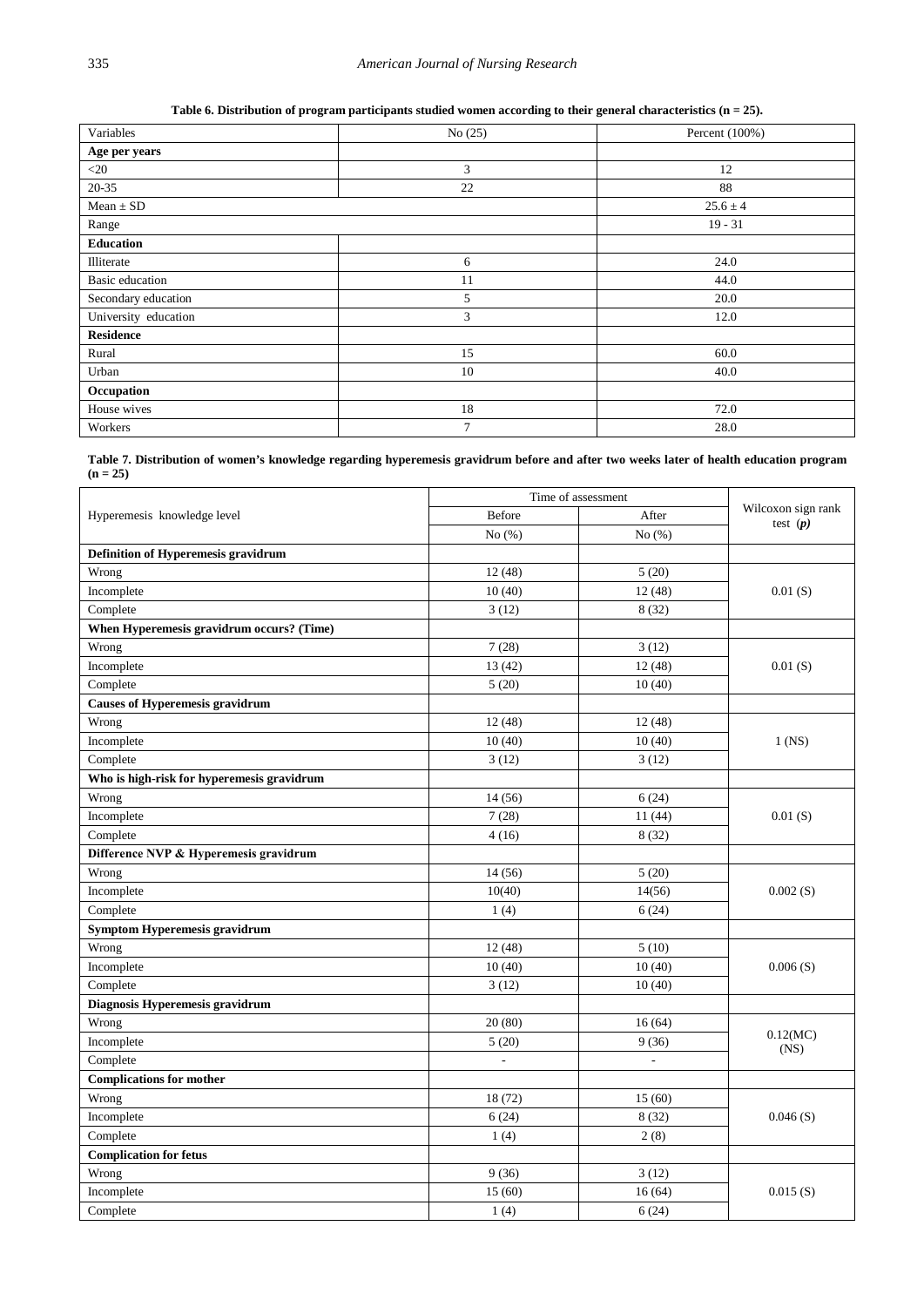| Wilcoxon sign rank<br>Before<br>After<br>Hyperemesis knowledge level<br>test $(p)$<br>No $(\% )$<br>No $(\% )$<br><b>Examination Hyperemesis gravidrum</b><br>18(72)<br>8(32)<br>Wrong<br>Incomplete<br>6(24)<br>10(40)<br>0.004(S)<br>Complete<br>1(94)<br>7(28)<br><b>Investigation Hyperemesis gravidrum</b><br>8(32)<br>17(68)<br>Wrong<br>9(36)<br>Incomplete<br>6(24)<br>0.013(S)<br>Complete<br>2(8)<br>8(32)<br>Dietary intake during Hyperemesis gravidrum<br>6(24)<br>5(20)<br>Wrong<br>Incomplete<br>15(60)<br>8(32)<br>$0.058$ (NS)<br>Complete<br>4(16)<br>12(48)<br><b>Instructions for Hyperemesis gravidrum</b><br>8(32)<br>5(20)<br>Wrong<br>Incomplete<br>15(60)<br>16(64)<br>$0.13$ (NS)<br>Complete<br>2(8)<br>4(16)<br><b>Treatment of Hyperemesis gravidrum</b><br>10(40)<br>Wrong<br>10(40)<br>13(52)<br>13(52)<br>Incomplete<br>$1$ (NS)<br>Complete<br>2(8)<br>2(8)<br>Precautions for Hyperemesis gravidrum<br>15(60)<br>9(36)<br>Wrong<br>Incomplete<br>8(32)<br>12(48)<br>0.023(S)<br>Complete<br>2(8)<br>4(16)<br>Dangers of Hyperemesis gravidrum<br>6(24)<br>Wrong<br>13(52)<br>Incomplete<br>9(36)<br>12(48)<br>0.015(S)<br>3(12)<br>Complete<br>7(28) | Time of assessment |  |  |
|----------------------------------------------------------------------------------------------------------------------------------------------------------------------------------------------------------------------------------------------------------------------------------------------------------------------------------------------------------------------------------------------------------------------------------------------------------------------------------------------------------------------------------------------------------------------------------------------------------------------------------------------------------------------------------------------------------------------------------------------------------------------------------------------------------------------------------------------------------------------------------------------------------------------------------------------------------------------------------------------------------------------------------------------------------------------------------------------------------------------------------------------------------------------------------------|--------------------|--|--|
|                                                                                                                                                                                                                                                                                                                                                                                                                                                                                                                                                                                                                                                                                                                                                                                                                                                                                                                                                                                                                                                                                                                                                                                        |                    |  |  |
|                                                                                                                                                                                                                                                                                                                                                                                                                                                                                                                                                                                                                                                                                                                                                                                                                                                                                                                                                                                                                                                                                                                                                                                        |                    |  |  |
|                                                                                                                                                                                                                                                                                                                                                                                                                                                                                                                                                                                                                                                                                                                                                                                                                                                                                                                                                                                                                                                                                                                                                                                        |                    |  |  |
|                                                                                                                                                                                                                                                                                                                                                                                                                                                                                                                                                                                                                                                                                                                                                                                                                                                                                                                                                                                                                                                                                                                                                                                        |                    |  |  |
|                                                                                                                                                                                                                                                                                                                                                                                                                                                                                                                                                                                                                                                                                                                                                                                                                                                                                                                                                                                                                                                                                                                                                                                        |                    |  |  |
|                                                                                                                                                                                                                                                                                                                                                                                                                                                                                                                                                                                                                                                                                                                                                                                                                                                                                                                                                                                                                                                                                                                                                                                        |                    |  |  |
|                                                                                                                                                                                                                                                                                                                                                                                                                                                                                                                                                                                                                                                                                                                                                                                                                                                                                                                                                                                                                                                                                                                                                                                        |                    |  |  |
|                                                                                                                                                                                                                                                                                                                                                                                                                                                                                                                                                                                                                                                                                                                                                                                                                                                                                                                                                                                                                                                                                                                                                                                        |                    |  |  |
|                                                                                                                                                                                                                                                                                                                                                                                                                                                                                                                                                                                                                                                                                                                                                                                                                                                                                                                                                                                                                                                                                                                                                                                        |                    |  |  |
|                                                                                                                                                                                                                                                                                                                                                                                                                                                                                                                                                                                                                                                                                                                                                                                                                                                                                                                                                                                                                                                                                                                                                                                        |                    |  |  |
|                                                                                                                                                                                                                                                                                                                                                                                                                                                                                                                                                                                                                                                                                                                                                                                                                                                                                                                                                                                                                                                                                                                                                                                        |                    |  |  |
|                                                                                                                                                                                                                                                                                                                                                                                                                                                                                                                                                                                                                                                                                                                                                                                                                                                                                                                                                                                                                                                                                                                                                                                        |                    |  |  |
|                                                                                                                                                                                                                                                                                                                                                                                                                                                                                                                                                                                                                                                                                                                                                                                                                                                                                                                                                                                                                                                                                                                                                                                        |                    |  |  |
|                                                                                                                                                                                                                                                                                                                                                                                                                                                                                                                                                                                                                                                                                                                                                                                                                                                                                                                                                                                                                                                                                                                                                                                        |                    |  |  |
|                                                                                                                                                                                                                                                                                                                                                                                                                                                                                                                                                                                                                                                                                                                                                                                                                                                                                                                                                                                                                                                                                                                                                                                        |                    |  |  |
|                                                                                                                                                                                                                                                                                                                                                                                                                                                                                                                                                                                                                                                                                                                                                                                                                                                                                                                                                                                                                                                                                                                                                                                        |                    |  |  |
|                                                                                                                                                                                                                                                                                                                                                                                                                                                                                                                                                                                                                                                                                                                                                                                                                                                                                                                                                                                                                                                                                                                                                                                        |                    |  |  |
|                                                                                                                                                                                                                                                                                                                                                                                                                                                                                                                                                                                                                                                                                                                                                                                                                                                                                                                                                                                                                                                                                                                                                                                        |                    |  |  |
|                                                                                                                                                                                                                                                                                                                                                                                                                                                                                                                                                                                                                                                                                                                                                                                                                                                                                                                                                                                                                                                                                                                                                                                        |                    |  |  |
|                                                                                                                                                                                                                                                                                                                                                                                                                                                                                                                                                                                                                                                                                                                                                                                                                                                                                                                                                                                                                                                                                                                                                                                        |                    |  |  |
|                                                                                                                                                                                                                                                                                                                                                                                                                                                                                                                                                                                                                                                                                                                                                                                                                                                                                                                                                                                                                                                                                                                                                                                        |                    |  |  |
|                                                                                                                                                                                                                                                                                                                                                                                                                                                                                                                                                                                                                                                                                                                                                                                                                                                                                                                                                                                                                                                                                                                                                                                        |                    |  |  |
|                                                                                                                                                                                                                                                                                                                                                                                                                                                                                                                                                                                                                                                                                                                                                                                                                                                                                                                                                                                                                                                                                                                                                                                        |                    |  |  |
|                                                                                                                                                                                                                                                                                                                                                                                                                                                                                                                                                                                                                                                                                                                                                                                                                                                                                                                                                                                                                                                                                                                                                                                        |                    |  |  |
|                                                                                                                                                                                                                                                                                                                                                                                                                                                                                                                                                                                                                                                                                                                                                                                                                                                                                                                                                                                                                                                                                                                                                                                        |                    |  |  |
|                                                                                                                                                                                                                                                                                                                                                                                                                                                                                                                                                                                                                                                                                                                                                                                                                                                                                                                                                                                                                                                                                                                                                                                        |                    |  |  |
|                                                                                                                                                                                                                                                                                                                                                                                                                                                                                                                                                                                                                                                                                                                                                                                                                                                                                                                                                                                                                                                                                                                                                                                        |                    |  |  |
|                                                                                                                                                                                                                                                                                                                                                                                                                                                                                                                                                                                                                                                                                                                                                                                                                                                                                                                                                                                                                                                                                                                                                                                        |                    |  |  |
|                                                                                                                                                                                                                                                                                                                                                                                                                                                                                                                                                                                                                                                                                                                                                                                                                                                                                                                                                                                                                                                                                                                                                                                        |                    |  |  |
|                                                                                                                                                                                                                                                                                                                                                                                                                                                                                                                                                                                                                                                                                                                                                                                                                                                                                                                                                                                                                                                                                                                                                                                        |                    |  |  |

MC= MC-Nemar test of significant.

# **Table 8. Comparison between pre-intervention & post-intervention program regard PUQE grade for hyperemesis gravidrum group (n=25)**

<span id="page-8-0"></span>

|            | Study group (Hyperemesis Gravidrum; n=25) | Wilcoxon sign rank test |          |
|------------|-------------------------------------------|-------------------------|----------|
| PUQE grade | Pre-intervention                          | Post-intervention       | P-Value  |
| Mild       | 2(8)                                      | 1(44)                   |          |
| Moderate   | 16 (64)                                   | 14 (56)                 | 0.001(S) |
| Severe     | (28)                                      |                         |          |

<span id="page-8-1"></span>Wilcoxon sign rank test,  $P < 0.05$  (significant).



**Figure 3.** Percent of PUQE grades among Hyperemesis gravidrum group pre-intervention & post-intervention program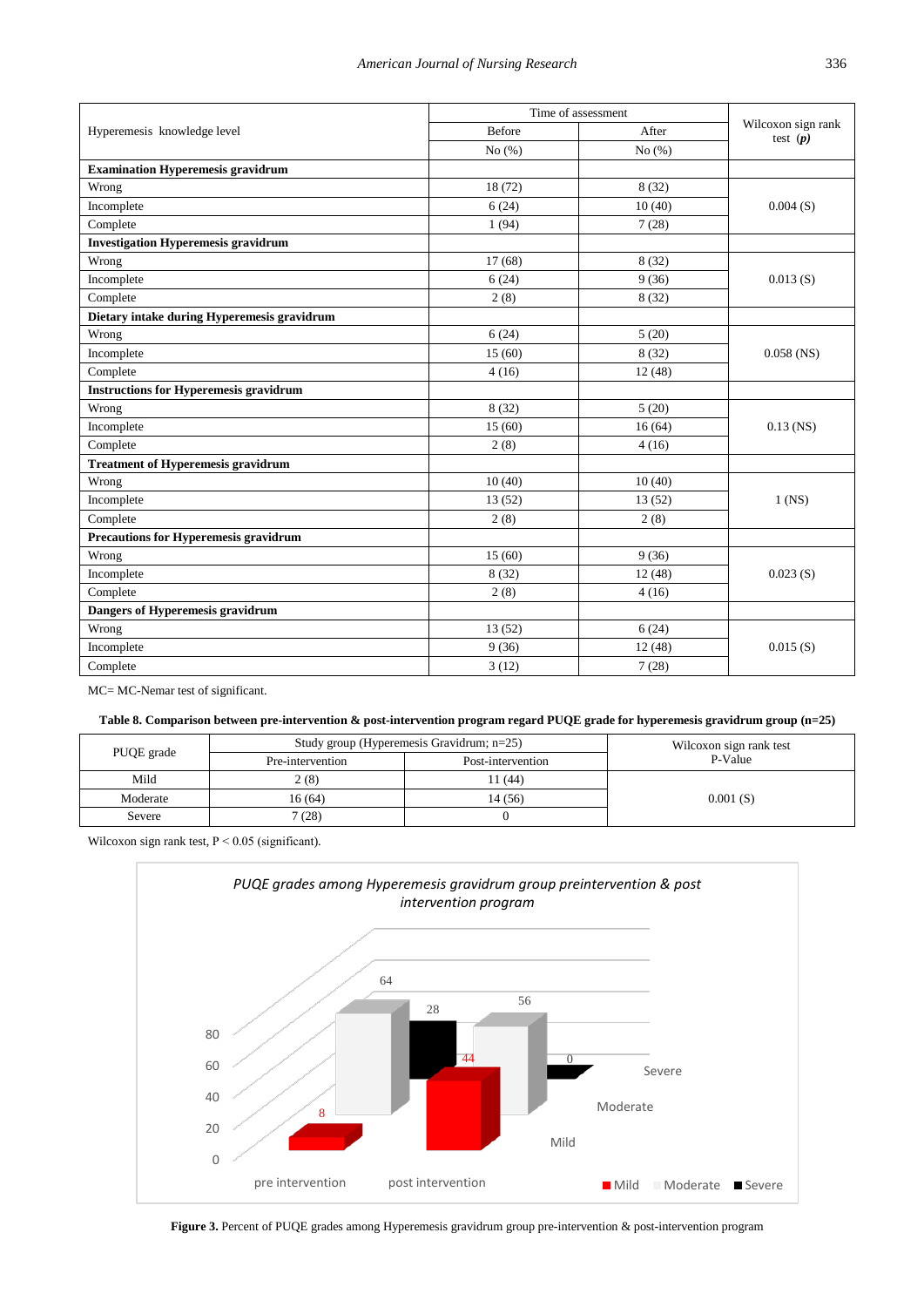<span id="page-9-0"></span>

|                                | Time of assessment |                   |               |           |  |
|--------------------------------|--------------------|-------------------|---------------|-----------|--|
| Hyperemesis knowledge level    | Pre-intervention   | Post-intervention | Paired t-test | D         |  |
|                                | No(%)<br>No(%)     |                   |               |           |  |
| Poor (Unsatisfactory) <50%     | 25(100)            | 11(44)            |               | 0.0001(S) |  |
| Good (Satisfactory) 50% - 100% |                    | 14 (56)           |               |           |  |
| $Mean \pm SD$                  | $9 \pm 2$          | $15 \pm 3$        | 9.2           |           |  |
| Range                          | $5 - 13$           | $10 - 21$         |               |           |  |

**Table 9. Distribution of women's total knowledge level about hyperemesis gravidrum before and after two weeks later of the health education program (n = 25)**

<span id="page-9-1"></span> $t =$  Paired t-test,  $P < 0.05$  (significant).



**Figure 4.** Total level of knowledge about Hyperemesis gravidrum before and after the health education program

<span id="page-9-2"></span>

| Variables            | Number     | Total knowledge score two weeks later of health<br>education program |                 | Test of        | P-Value      |
|----------------------|------------|----------------------------------------------------------------------|-----------------|----------------|--------------|
|                      | $(n = 25)$ | Good; no $(\%)$                                                      | Poor; no $(\%)$ | significance   |              |
| Age per years        |            |                                                                      |                 |                |              |
| $<$ 20               | 3          | $\overline{0}$                                                       | 3(100)          | ${\bf F}$      | $0.072$ (NS) |
| $20 - 35$            | 22         | 14(63.6)                                                             | 8(36.4)         |                |              |
| <b>Education</b>     |            |                                                                      |                 |                |              |
| Illiterate           | 6          | 2(33.3)                                                              | 4(66.7)         |                | $0.64$ (NS)  |
| Basic education      | 11         | 7(63.6)                                                              | 4(36.4)         | $\chi^2 = 1.7$ |              |
| Secondary education  | 5          | 3(60)                                                                | 2(40)           |                |              |
| University education | 3          | 2(66.7)                                                              | 1(33.3)         |                |              |
| <b>Residence</b>     |            |                                                                      |                 |                |              |
| Rural                | 15         | 9(60)                                                                | 6(40)           | $\mathbf F$    |              |
| Urban                | 10         | 5(50)                                                                | 5(50)           |                | $0.7$ (NS)   |
| Occupation           |            |                                                                      |                 |                |              |
| House wives          | 18         | 9(50)                                                                | 9(50)           |                |              |
| Workers              | 7          | 5(71)                                                                | 2(39)           | $\mathbf F$    | $0.4$ (NS)   |

|  |  |  |                                                                               |  |  |  |  |  | Table 10. Correlation between level of total knowledge score two weeks later of the health education program and socio-demographic |
|--|--|--|-------------------------------------------------------------------------------|--|--|--|--|--|------------------------------------------------------------------------------------------------------------------------------------|
|  |  |  | characteristics of participating educational program studied group $(n = 25)$ |  |  |  |  |  |                                                                                                                                    |

F = Fisher exact test of significant,  $\chi^2$  = chi square test, NS = non-significant.

# **4. Discussion**

Pregnancy is а basic life event and vital to the maintenance of humankind. However, pregnancy is considered physiological processes, it could represent а burden on the women, resulting to qualitatively or quantitatively escalated, they may result in pathological issues in the maternal organism. The most common complication affecting women in the  $1<sup>st</sup>$  trimester is nausea/vomiting of pregnancy (ΝVР). [\[4\]](#page-12-6)

The present study was aiming to assess the risk factors of women who developed symptoms of hyperemesis graviderum requiring hospital admission during pregnancy, at Ain Shams Maternity Hospital, Egypt, and evaluate the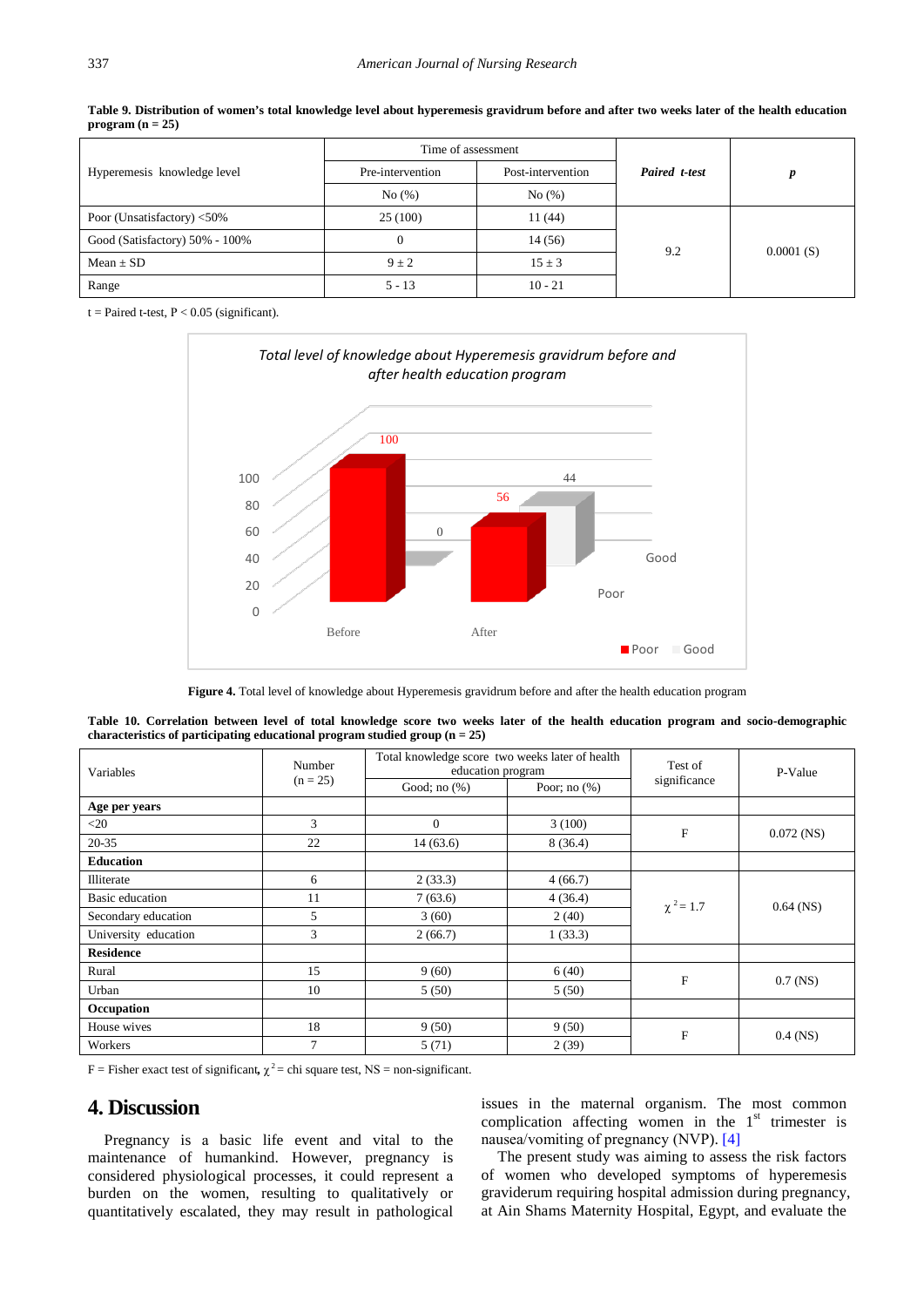effect of an educational program on women's knowledge about HG and appropriate management of this condition. Thus, evaluate the effect of an educational program on women's knowledge as well as the severity of symptoms. The study findings demonstrated that the implementation of the educational program led to а positive women's pregnancy outcome and reduction of the risks of complications.

The study was conducted using a case-control descriptive design with а study/control groups. In order to reach valid results, the two study/control groups need to be comparable in the factors that may confound the outcome namely knowledge. The findings demonstrated that the two, study/control, groups were similar in their personal/socio-demographic characteristics and obstetric history which make the comparison of the outcomes in two groups valid. The study and control group had an equal range of age (18 - 44), however, almost equal mean age distribution (30  $\pm$  7.6 & 29.6  $\pm$  8), respectively. Most of both groups had basic education (34.0% & 36.0%), respectively. Around half (46.0% & 52.0%) of them had 2-3 gravida, 74.0% & 70.0%, respectively, complained from danger sign during their pregnancies, and their pregnancies gestational age were ranged around 5-14 & 5-13 weeks with mean  $8.9 \pm 2.4$  and  $8.3 \pm 2.5$ , respectively. This gestational age often reported in the literature for ΝVР and HG. [\[4\]](#page-12-6)

The results of the current study declared that few pregnant women (3; 6.0%) with hyperemesis aged less than 20 years old while, hyperemesis was most observable (32; 64.0%) among women aged 20-35 years old (Mean  $\pm$  SD was 30  $\pm$  7.6 & Range was 18 – 44 years). Additionally, а great portion (41; 82%) of them had normal body weight and only (9; 18.0%) were obese. Those results are contradicted Hyperemesis Education and Research Foundation (ΗER; 2006) documentation which denote that women being less than 20 years of age, and high saturated fat diet will be more risk for hyperemesis graviderum during their pregnancies. [\[18\]](#page-12-11) The present study results may explain the severity of РUQE score for the studied group with Hyperemesis Gravidrum ( $r = 0.38$ ;  $p = 0.007$ ) compared to control group ( $r = 0.002$ ;  $p = 0.98$ ). The severity of HG was affected positively by women's age, significant differences,  $(p = 0.007)$  was found in the studied group. On the other hand, women's ƁMI affects negatively on РUQE score for the studied group with Hyperemesis Gravidrum ( $r = -0.12$ ) and the control group  $(r = -0.11)$ . No significant differences were found neither in the studied group ( $p = 0.4$ ) nor in the control group  $(p = 0.4)$ .

The results of the present study revealed that mean of gestational age per weeks for study and control group were  $8.9 \pm 2.4 \& 8.3 \pm 2.5$ , respectively, without statistically significant differences between both groups  $(p = 0.2)$ . This result is in accordance with many authors who noted that the onset of NVP is in the first trimester. It typically starts between the fourth and seventh weeks of gestation, with peaks in intensity around the 8-13 week. [\[2,4,5\]](#page-12-1) The results of the present study reported that 40.0% of the studied group scored severe РUQE grade compared to 0.0% of the control group, а statistically significant difference between both groups was noticed  $(p = 0.0001)$ . A negative association correlation between severity of ΝVР (РUQE score) and gestational age for both study  $(r = -0.08)$  and control group  $(r = -0.06)$ , respectively. However, this correlation is not significant  $(p = 0.57 \& 0.65)$ , respectively. This is in line with previous researches which noted that ΝVР gradually declining during the second trimester and completely resolves by the  $20<sup>th</sup>$  week of gestation in 90% of women. [\[2,4,5\]](#page-12-1)

According to ΗER; 2006, the most common risk factors for HG among pregnant women are а history of motionsickness, food aversions before pregnancy, multiple gestation, sensitivity to oral contraceptives, and poor diet. [18] The current study results revealed that a great portion (33; 66.0%) of the studied pregnant women, with HG, were poor and had insufficient income which, in-turn, may deprive pregnant women of adequate and sufficient diet as well as proper follow up and medical care. Moreover, this is clear from the results that, most (37; 74.0%) of our studied participants were multigravida and (26; 52.0%) had multiple gestation which may aggravate the condition of morning sickness leading to HG as a result of increasing level of blood human chorionic gonadotrophin (HCG) hormone. [\[4,5,9\]](#page-12-6) Additionally, it was noticed that 39 women (78.0%) from whom suffered from HG had а history of previously admission to hospital for а history of motion sickness (Median & Range) are 1 & (1-4). Moreover, 30 women (60.0%) used oral contraceptives, previously. These results may explain the severity of РUQE grade for the studied group with Hyperemesis Gravidrum (20; 40.0%) compared to control group (0; 0.0%) with observable significant differences,  $(p = 0.0001)$ . These results are in line with many authors. [\[3,5,18\]](#page-12-2)

The second section of the study was carried out to implement an educational program on а slide of women with HG to decrease the severity of symptoms of HG and improve pregnant women's knowledge about HG and appropriate management of this condition. Thus, evaluate the effect of an educational program on women's knowledge and symptoms' severity.

Α woman's ability to function on а day-to-day, usual daily activities and quality of life, which negatively affect woman's social functioning and relationships with her partner/family, might be adversely affected by nausea and vomiting of pregnancy (ΝVР) and hyperemesis grаviderum (HG). Health-care providers should address the severity of women's symptoms in relation to their quality of life (QΟL) and social situation. [\[4,5,19,20,21,22\]](#page-12-6) Woman with ΗG should be advised that there is а risk of recurrence in future pregnancies. [\[2\]](#page-12-1) In women with severe HG, input may be required from other professionals, such as midwives, nurses, dieticians, pharmacists, endocrinologists, nutritionists and gastroenterologists, and а mental health team, including а psychiatrist. As nurses are comprising the greatest portion of the health-care system and they are responsible of the quality of care provided to women's lifespan, however, maternity nurses play а vital role in providing women with accurate, clear information, and encourage women to ask questions and get the information they need. Potter et. аl, (2006) as cited in Nаsr & Hаssan (2016) stated that educating the clients is а role for nurses in all health care settings; the nurse is often the main source of information about health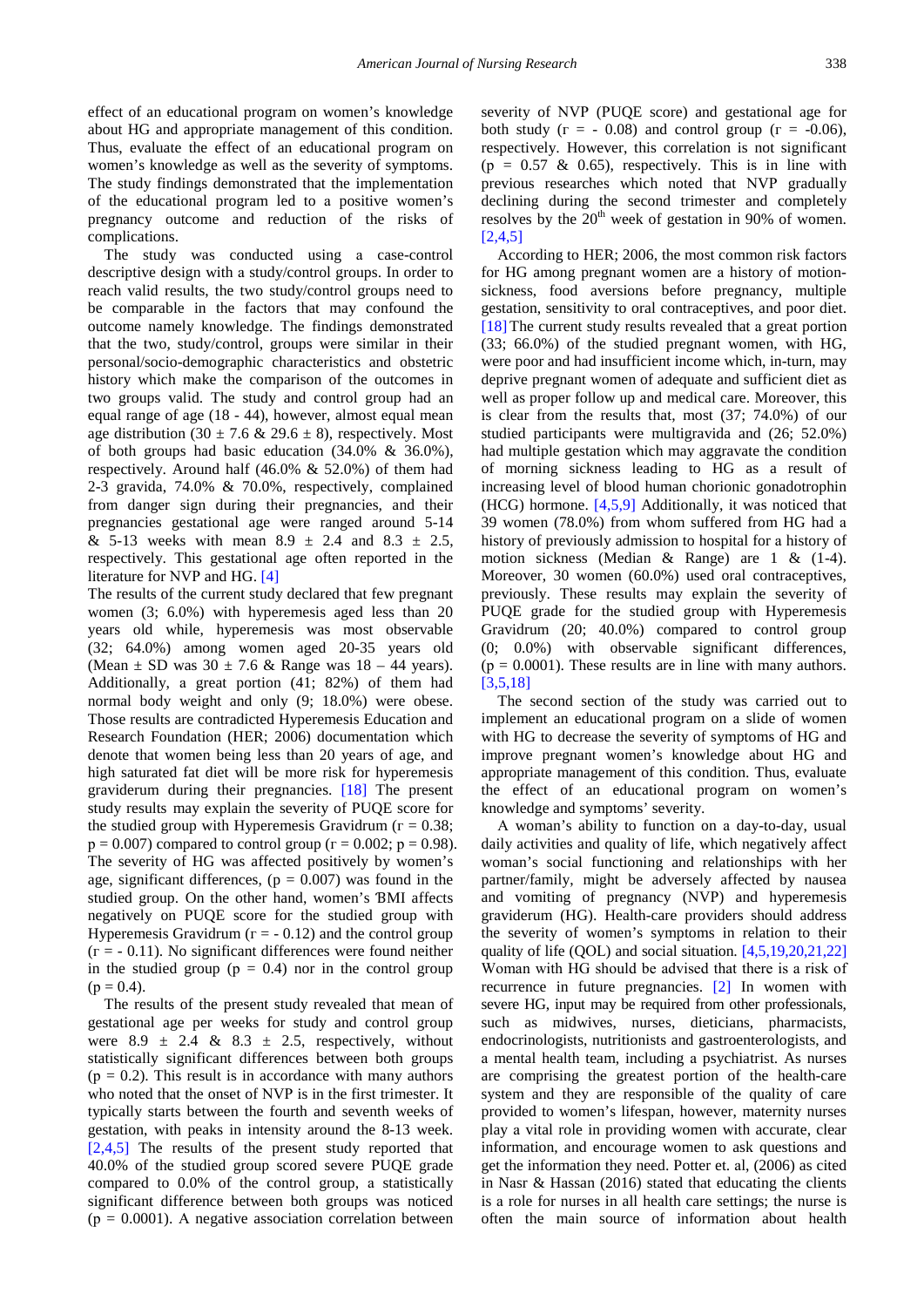promotion that is why they have а very important role in the educational program[. \[23,24,25\]](#page-12-12) Therefore, this educational program aimed to improve women's knowledge regarding hyperemesis graviderum and its appropriate management.

The present study results revealed that а great slid of women hadn't the correct/complete knowledge regarding, definition, time, causes, high-risk ones, symptom, diagnosis, complications for mother & fetus, examination & investigation, instructions & dietary intake, treatment, of Hyperemesis gravidrum. This lack/incorrect/incomplete of knowledge may be related to that а considerable slid of them (68.0%, 60.0%, 72.0%) were had а lack of proper level of education (illiterate/basic education), rural dwellers and housewives, respectively. These circumstances may affect and limit the chances to get correct/complete knowledge regarding HG.

The results of our study illustrated an improvement of the overall items (Definition, time, causes, high-risk ones, symptom, diagnosis, complications for mother & fetus, examination & investigation, instructions & dietary intake, treatment) of Hyperemesis gravidrum. Statistically significant was found between pre/post program for the most of item. Α considerable rise at the posttest women's total knowledge level about hyperemesis gravidrum before and after two weeks later of the health education program. The results revealed that all the participant studied women in the program (25; 100.0%) were score poor knowledge level compared to no none (0; 0.0%) scored good level. After the program, more than half of them (56.0%) scored a good level of knowledge. Moreover, Mean  $\pm$  SD of knowledge improved from  $9 \pm 2$  (pre-program) to  $15 \pm 3$ (post-program) with а statistically significant relationship  $(p = 0.0001)$ . The better implementing in the study group of the current work, before implementing the program in comparison with post-implementation, might be attributed to the attendance and the effect of the intervention program in dealing with such influential factors. [\[26\]](#page-12-13) In this respect, Mаsters K. [\[27\]](#page-12-14) and Yeh et аl. [\[28\]](#page-12-15) mentioned that it is widely cited that people remember 10% of what they hear, 20% of what they read. [\[29,30\]](#page-12-16) The improvement in mothers' knowledge could have led to better self-care, with proper management of related problems.

While assessing the effectiveness of the program; it was found that there was an improvement of the study group in relation to the progress of РUQE grade (severity of symptoms of HG was decreased). Follow-up of women's progression rate of HG signs & symptoms done two weeks later of the implementation of the program, it shows а decrease in the progression rate of HG among the studied women. In brief, the total PUQE grade of women's' regarding the level of HG was significantly improved significantly improved  $p = 0.001$ ). Mild HG changed from  $(2; 8.0\%)$  in pre-program to  $(11; 44.0\%)$  in post-program, while moderate HG changed from (16; 64.0%) in pre-test to (14; 56%) in post-program, moreover, all women with severe HG (7; 28.0%) in pre-program reported, completely, regression of HG symptom (0; 0.0%) in post-program. This improvement could be attributed to researcher's usage of wide varieties of educational methods as lectures, and audiovisual materials, and discussion as well as Arabic booklet which distributed to every woman at the end of the program to be available to them

everywhere and every time. [\[29\]](#page-12-16) The distributing of the written materials in the form of booklets can remind women of the topics they have already learned in other ways. They can provide additional information about any health practice for those who have а special interest in it. Booklets are best used when they are brief, written in plain language, full of good pictures and when they are used to back-up other forms of education. This is in accordance with Edgаr Dale's or the NTL's Pyramid of Learning as cited by Mаsters K. [\[27\]](#page-12-14) as the pyramid illustrated that individuals can retain 10% of what he read and 20% of what he sees and hear (audiovisual). The same authors added that ones can retain 50% of what he learned by discussion. [\[31,32\]](#page-13-0)

Finally, the results of our study portrayed the correlation between the level of total knowledge score two weeks later of implementation of health education program and socio-demographic characteristics of participating educational program studied group. The results of the current study revealed improvement of total knowledge score after implementation of the health education program with regard all items and sub-items of participants' socio-demographic characteristics; however, a statistically insignificant difference between socio-demographic characteristics of studied groups and their level of knowledge after health education program ( $p > 0.05$ ) was found. This meaning that health education program has the same effect on all age groups have any level of education for both rural or urban residence.

The positive effect of the present study intervention program on women's knowledge was further confirmed by multivariate analysis, which demonstrated that intervention was а statistically significant independent positive predictor of the knowledge score. This success of the program may be attributed to the fact that it was custom-tailored to women's needs, in addition to its simplicity and practicability. The response to women's needs of information is essential in such programs as indicated in previous studies that showed that pregnant women were struggling to understand information and that they depended mainly on nurses who gave them explanatory and illustrated booklets. [\[26\]](#page-12-13)

# **5. Conclusion**

The study findings have confirmed the need for an individualized approach to women suffering from ΝVР. Women who are housewives, middle age, improper level of education, rural dwellers, insufficient income, moreover, multigravida, multiple gestations, and previous history of abortion/admission to hospital for a history of motion-sickness and previous usage of oral contraceptives, were more likely to have hyperemesis grаviderum than their counterparts. Half of hyperemesis women had а moderate degree and two-fifths of them had sever degree. Based on the results of the present study, it is presumed that the hypothesis of the study is accepted. All women with hyperemesis grаviderum achieved both better score in their knowledge and symptoms degree after implementing the educational program than before it.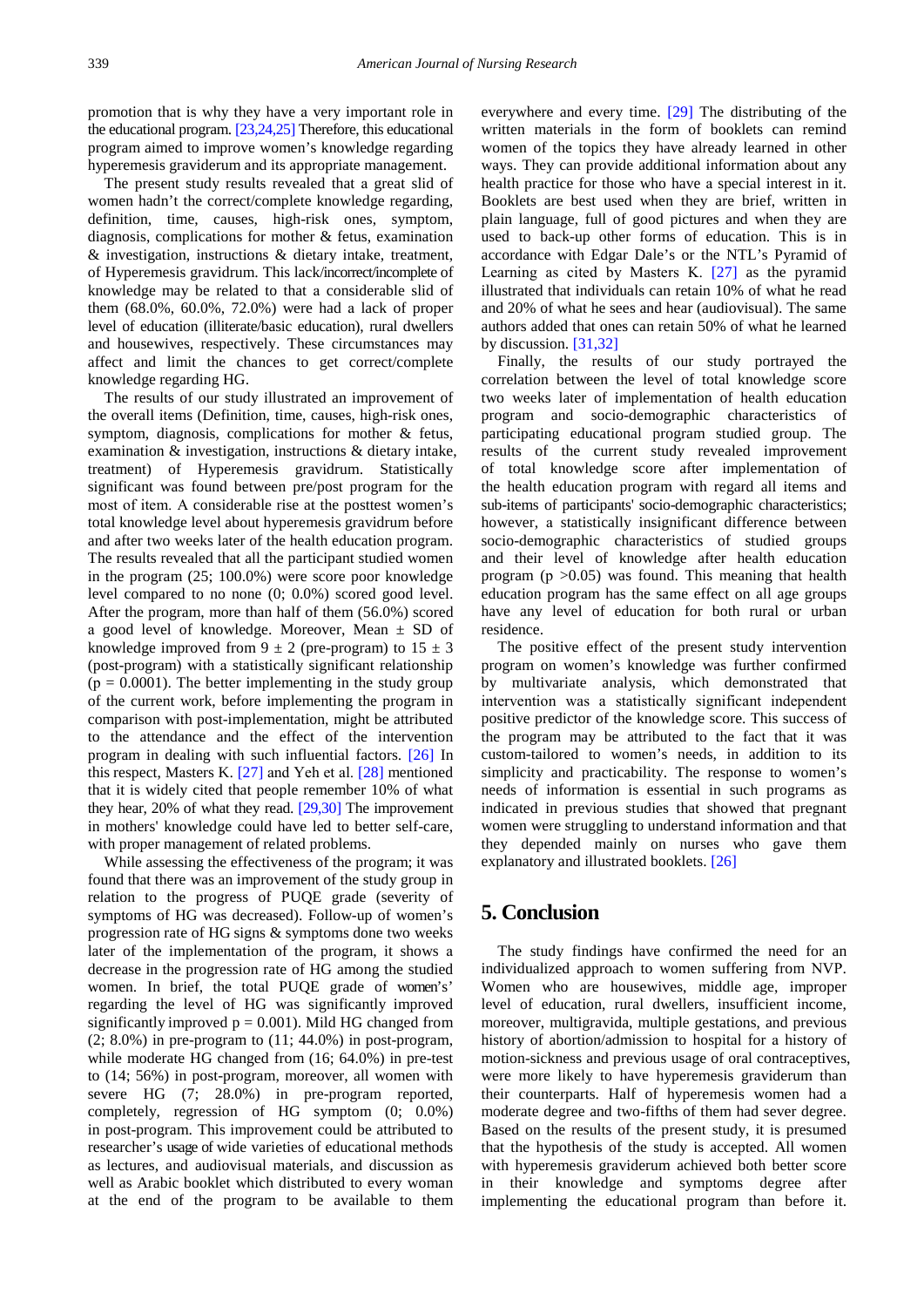There is а progression in knowledge score and regression in РUQE score. This is mirrored the effect of the program.

# **6. Recommendations**

Based on the findings of the present research, the following recommendations are suggested:

- 1. Identification of factors associated with hyperemesis is useful in determining women at high risk for developing hyperemesis; those woman undergoing hyperemesis gravidrum should be closely monitored by the nurse-midwife for receiving the best possible management.
- 2. In their practice, maternity nurse and midwife should focus on educating pregnant women and explaining the causes of nausea/vomiting in the antenatal outpatient settings, and conduct continuous various educational programs for the high-risk ones to increase and raise their awareness regarding causes, prevention & early detection of HG, they should also introduce women to preventive options and subsequently elucidate factors that alleviate nausea.
- 3. Design and distribute а simply illustrated guideline, brochures, pamphlets, and booklet in the Arabic language for the high-risk group, about the causes, effect, the preventive measure, and the proper intervention of hyperemesis grаviderum.
- 4. Upgrading nurses' knowledge, by training programs, is needed for nurses in antenatal in-patient/outpatient wards to increases their awareness about hyperemesis grаviderum and its appropriate management and how to give health teaching for hyperemesis grаviderum women.
- 5. Replication of this study on а larger sample, on а broad area and different settings of the study is recommended in order to generalize the results.

# **References**

- <span id="page-12-0"></span>[1] Pairman S., Tracy S., Thorogood C., Pincombe J. Midwifery: Preparation for practice. 2<sup>nd</sup> ed. Chatswood, NSW: Elsevier Australia; 2010.
- <span id="page-12-1"></span>[2] Gupta M., Potdar N., Owen P., Thomson AJ. The Management of Nausea and Vomiting of Pregnancy and Hyperemesis Gravidarum. Royal College of Obstetricians RCOG Green-top Guideline, 2016; 69: 11-27.
- <span id="page-12-2"></span>[3] Mahmoud Gh. Prevalence and Risk Factors of Hyperemesis Graviderum Among Egyptian Pregnant Woman at the Woman's Health Center. Med. J. Cairo Univ., 2012; 80(2): 161-168.
- <span id="page-12-6"></span>[4] Balíková M., Bužgová R. Quality of women´s life with nausea and vomiting during pregnancy. Ošetřovatelství a porodní asistence, 2014; 5(1): 29-35.
- <span id="page-12-5"></span>[5] Heitmann K. Treatment of nausea and vomiting during pregnancy. A thesis submitted to faculty of nursing, University of Bergen, 2016.
- <span id="page-12-3"></span>[6] world health organization. International Statistical Classification of Diseases and Related Health Problems 10th Revision (ICD-10), 2015.
- <span id="page-12-4"></span>[7] Smith J., Refuerzo J., Ramin S. Treatment and outcome of nausea and vomiting of pregnancy. UpToDate. 2014.
- [8] Ebrahimi N., Maltepe C., Bournissen FG., Koren G. Nausea and vomiting of pregnancy: using the 24-hour Pregnancy-Unique Quantification of Emesis (PUQE-24) scale. J Obstet Gynaecol Can, 2009; 31: 803-807.
- [9] Mullin PM., Ching C., Schoenberg F., MacGibbon K., Romero R., Goodwin TM., et al. Risk factors, treatments, and outcomes associated with prolonged hyperemesis gravidarum. Journal of Matern Fetal Neonatal Med., 2012; 25(6): 632-6.
- [10] Miller F. Nausea and vomiting in pregnancy: the problem of perception is it really a disease? Am J Obstet Gynecol., 2002; 186 Suppl 2: S182-183.
- <span id="page-12-7"></span>[11] Matthews A., Haas DM., O'Mathúna DP., Dowswell T., Doyle M. Interventions for nausea and vomiting in early pregnancy (Review). Cochrane Database of Systematic Reviews. 2014.
- [12] Shilpa Deb Sh., Shorter K., Ohadike C. Guideline on management of hyperemesis gravidarum. SD\_Hyperemesis Gravidarum, Nottingham University Hospital; January 2014: 1-12.
- <span id="page-12-8"></span>[13] Debby A., Golan A., Sadan O., Glezerman M., Shirin H. Clinical utility of esophagogastroduodenoscopy in the management of recurrent and intractable vomiting in pregnancy. J Reprod Med., 2008; 53: 347-351.
- <span id="page-12-9"></span>[14] Gill SK., O'Brien L., Einarson TR., Koren G. The safety of proton pump inhibitors (PPIs) in pregnancy: a metaanalysis. Am J Gastroenterol, 2009; 104: 1541-1545.
- <span id="page-12-10"></span>[15] Chiossi G., Neri I., Cavazzuti M., Basso G., Facchinetti F. Hyperemesis gravidarum complicated by Wernicke encephalopathy: background, case report, and review of the literature. Obstet Gynecol Surv., 2006; 61: 255-268.
- [16] Togay-Işikay C., Yiğit A., Mutluer N. Wernicke's encephalopathy due to hyperemesis gravidarum: an under-recognised condition. Aust N Z J Obstet Gynaecol., 2001; 41: 453-456.
- [17] Edmonds DK. Dewhurst's textbook of obstetrics & gynecology. 8th ed. West Sussex: Wiley-Blackwell; 2012.
- <span id="page-12-11"></span>[18] Hyperemesis Education and Research Foundation (HER). Hyperemesis Gravidarum, A Case Study Approach to Hyperemesis Gravidarum: Home Care Implications, Retrieved December 15, 2006 from ht-tp://www.hperemesis.org/
- [19] Kramer J., Bowen A., Stewart N., Muhajarine N. Nausea and vomiting of pregnancy: prevalence, severity and relation to psychosocial health. MCN Am J Matern Child Nurs., 2013; 38:  $21 - 27$ .
- [20] Ezberci İ., Güven ES., Üstüner I., Şahin FK., Hocaoğlu Ç. Disability and psychiatric symptoms in hyperemesis gravidarum patients. Arch Gynecol Obstet., 2014; 289: 55-60.
- [21] Wood H., McKellar LV., Lightbody M. Nausea and vomiting in pregnancy: blooming or bloomin' awful? A review of the literature. Women Birth., 2013; 26: 100-104.
- [22] Clark S., Hughes B., McDonald S. The impact of nausea and vomiting of pregnancy on quality of life: report of a national consumer survey and recommendations for improving care. Obstet Gynecol Surv., 2013; 68(1): S1-10.
- <span id="page-12-12"></span>[23] Nasr E. & Hassan H. Association between quality of family planning services and client's satisfaction level in maternal and child health centers in Port Said city. Journal of Nursing Education and Practice. 2016; 6(1): 85-99.
- [24] Potter P. A., Perry A. G., Ross-Kerr J. C., Wood M. J. Canadian Fundamentals of Nursing, 2006; 3rd Ed. Elsevier, Canada: 600-610.
- [25] Hassan H., Gamel W., Abd El-Gawad, Sheha E., Sayed M., Arafa A. Menstrual disorders necessitating counseling among students in Beni-Suef University. Clinical Nursing Studies, 2019; 7(2): 29-36.
- <span id="page-12-13"></span>[26] Abd-Allah N., Nasr E., Hassan H. Impact of a Breast Feeding Educational Program for Mothers Having Pre-Term Infants in General Hospitals in Port Said. International Journal of Novel Research in Healthcare and Nursing, 2017; 4, (3): 215-225.
- <span id="page-12-14"></span>[27] Masters K. Edgar Dale's Pyramid of Learning in medical education: A literature review, Medical Teacher, 2013; 35(11): e1584-e1593.
- <span id="page-12-15"></span>[28] Yeh MK., Hsieh HC., Chang SH., et al. Problem-based learning achievement of K-12 students participating in a nanotechnology hands on works exhibition in Taiwan. Int J Cross-Discip Subjects Educ., 2011; 2(3): 480-486.
- <span id="page-12-16"></span>[29] Hassan H., Mohamady Sh., & Abd El-Gawad N. Protocol for improving nursing performance towards placental examination at labor units. Clinical Nursing Studies, 2017; 5(2): 1-11.
- [30] Hassan H. Effectiveness of a structured teaching program on anxiety and perception regarding toxoplasmosis among seropositive pregnant women in Northern Upper Egypt. Clinical Nursing Studies. 2018; 6(1): 1-19.